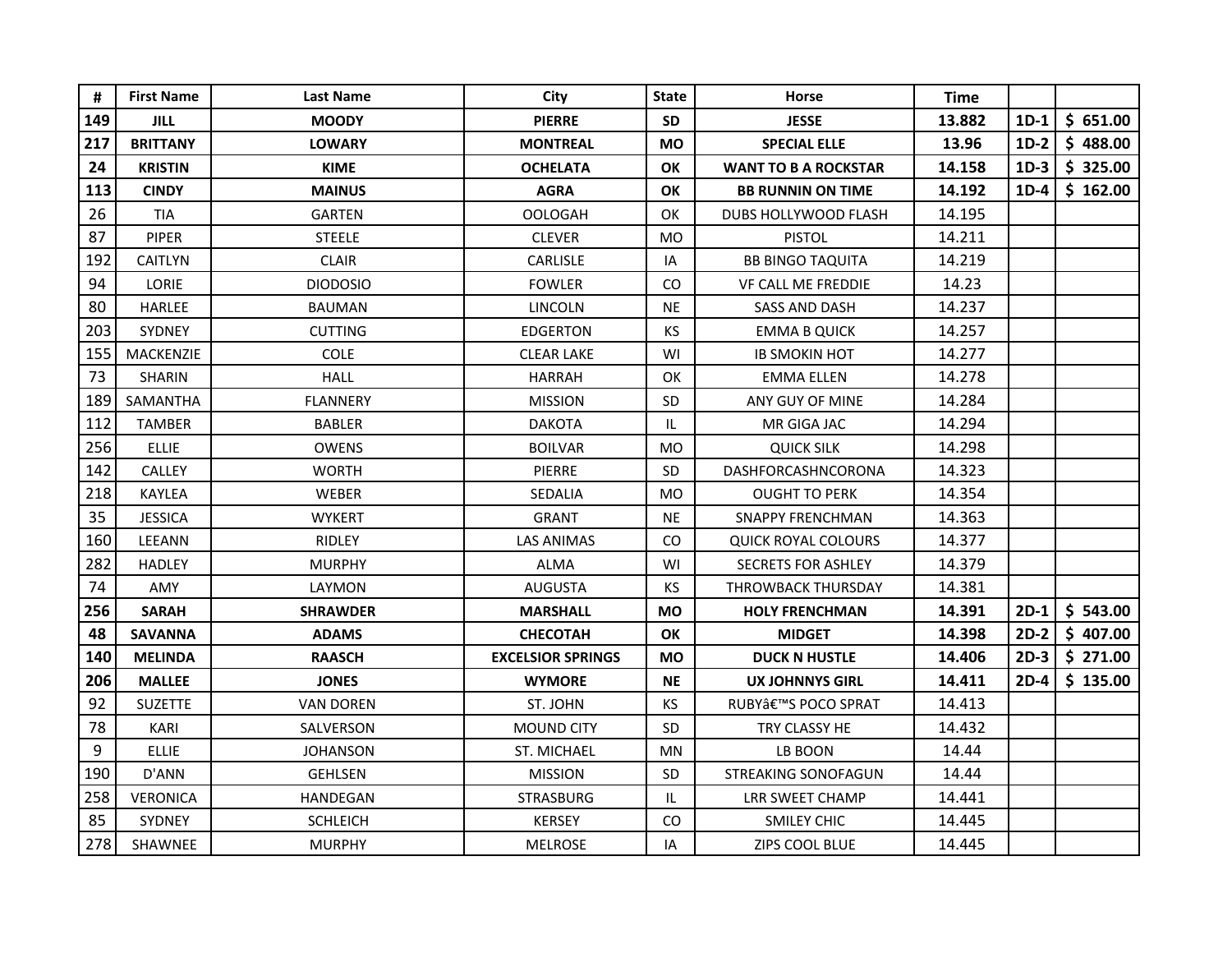| 51             | MEGAN            | <b>WEHMEYER</b>   | <b>ROCHEPORT</b>   | <b>MO</b>      | <b>JESSADASHINTROIS</b>    | 14.448 |  |
|----------------|------------------|-------------------|--------------------|----------------|----------------------------|--------|--|
| 3              | <b>BRITT</b>     | <b>PINNEO</b>     | <b>RISING CITY</b> | <b>NE</b>      | <b>DASH FOR REDWOOD</b>    | 14.451 |  |
| 37             | DEBBIE           | MASSEY            | KINGMAN            | <b>KS</b>      | PUDDENS DOC O LILY         | 14.452 |  |
| 137            | ABIGAIL          | LEWIS             | <b>CLINTON</b>     | <b>MO</b>      | <b>CHEROKEE STRIKE</b>     | 14.453 |  |
| 107            | PAUL             | <b>KNORR</b>      | CARSON             | IA             | PRIZE IN DISGUISE          | 14.457 |  |
| 279            | <b>KATHY</b>     | <b>ERVIN</b>      | <b>WRIGHT CITY</b> | <b>MO</b>      | APRIL'S FRENCH GUY         | 14.472 |  |
| 83             | <b>HANNAH</b>    | <b>RUPPRECHT</b>  | <b>BLADEN</b>      | <b>NE</b>      | <b>RUSHON FROSTY SOCKS</b> | 14.475 |  |
| 130            | KAYCEE           | <b>HARBIN</b>     | MAYSVILLE          | <b>MO</b>      | TBR ROYAL PERKS            | 14.478 |  |
| 67             | <b>MONTANNA</b>  | PETERSEN          | <b>SEDGWICK</b>    | <b>KS</b>      | RANGERS ROCKIN PARTY BOY   | 14.48  |  |
| 188            | <b>TAMBER</b>    | <b>BABLER</b>     | <b>DAKOTA</b>      | IL.            | MR GIGA JAC                | 14.483 |  |
| 209            | <b>TONYA</b>     | <b>WILLIAMS</b>   | <b>EAGLE</b>       | WI             | ASK MY ADVICE              | 14.485 |  |
| 254            | ANA              | <b>MINNICK</b>    | <b>MEXICO</b>      | M <sub>O</sub> | RARE AND STELLAR           | 14.489 |  |
| 165            | KELLEY           | <b>HAYTHORN</b>   | <b>ARTHUR</b>      | <b>NE</b>      | STREAK EM NICK BAR         | 14.489 |  |
| 166            | <b>MARY ANN</b>  | <b>EVITT</b>      | <b>CORYDON</b>     | IA             | <b>JAKKI FAME</b>          | 14.5   |  |
| 168            | <b>ROSE</b>      | HILDEBRANDT       | VALENTINE          | <b>NE</b>      | SL DASHING DORCEY          | 14.506 |  |
| 105            | <b>MARISSA</b>   | WALLACE           | <b>MONDOVI</b>     | WI             | <b>BULLY FOR MOONSHINE</b> | 14.507 |  |
| $\overline{2}$ | <b>KRISTIN</b>   | <b>DODD</b>       | SHELBINA           | <b>MO</b>      | JK Megabucks Alive         | 14.508 |  |
| 88             | LESLIE           | <b>HOWELL</b>     | <b>KANSAS CITY</b> | <b>KS</b>      | <b>RED HOT BULLY</b>       | 14.509 |  |
| 120            | <b>DANI</b>      | <b>FILKINS</b>    | <b>LONE JACK</b>   | <b>MO</b>      | <b>BUBBA DOC HANDLE</b>    | 14.51  |  |
| 93             | <b>HILARY</b>    | <b>VAN GERPEN</b> | <b>AVON</b>        | <b>SD</b>      | PC JUDGE CASHNLACE         | 14.516 |  |
| 172            | <b>REIS</b>      | <b>BRULEY</b>     | <b>WILLOW LAKE</b> | <b>SD</b>      | STREAKIN FAST FLASH        | 14.518 |  |
| 128            | <b>LYNN</b>      | GRAY              | <b>MILAN</b>       | <b>MO</b>      | <b>CORONA N LACE</b>       | 14.523 |  |
| 176            | ANNIE            | HASSELBALCH       | <b>BENNET</b>      | <b>NE</b>      | WE'VE ONLY ASHES           | 14.525 |  |
| 164            | <b>ELIZABETH</b> | LEHMKUHLER        | <b>BROKEN BOW</b>  | <b>NE</b>      | <b>JPS FOREVERS LEGACY</b> | 14.531 |  |
| 104            | RENEE            | <b>KENNEY</b>     | <b>ONAWA</b>       | IA             | SPECIAL WAMPY              | 14.533 |  |
| 243            | <b>BRITTANY</b>  | ADAMS             | SPRING HILL        | KS             | TRES MASTER ROLL           | 14.535 |  |
| 52             | SARA JO          | LAMB              | <b>WATERTOWN</b>   | SD             | <b>SUNFROST SCOOTER</b>    | 14.538 |  |
| 109            | <b>RILEY</b>     | <b>MCKINNIS</b>   | <b>LONE JACK</b>   | <b>MO</b>      | LUCK IS A FACTOR           | 14.538 |  |
| 162            | LEIGH            | <b>MORTON</b>     | EARLHAM            | IA             | RX SANDE RAY               | 14.544 |  |
| 64             | <b>KAYLA</b>     | GREENWALT         | <b>BIG CABIN</b>   | OK             | MONEYS THE REMEDY          | 14.548 |  |
| 36             | LORRI            | <b>KNORR</b>      | CARSON             | IA             | <b>IMA HOLLY JOSE</b>      | 14.551 |  |
| 173            | LISA             | <b>BRULEY</b>     | <b>WILLOW LAKE</b> | <b>SD</b>      | NRR STYLISH KITTY          | 14.557 |  |
| 28             | <b>TRINITY</b>   | WADDELL           | <b>SGT. BLUFF</b>  | IA             | THREE CHEERS FOR GABBY     | 14.565 |  |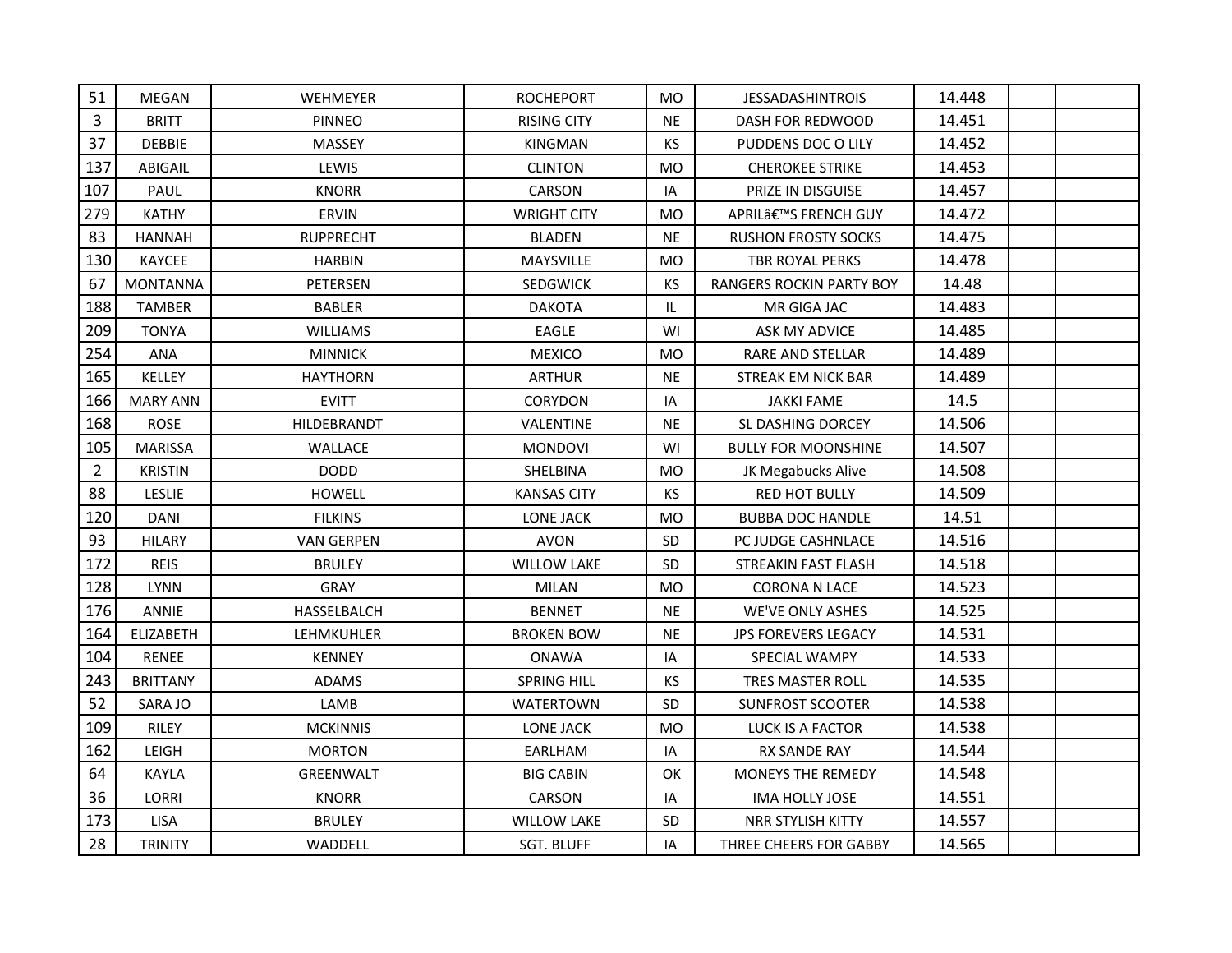| 143 | SAMANTHA         | <b>HURST</b>       | LENEXA              | <b>KS</b> | SMART PLAN FOR HER           | 14.566 |  |
|-----|------------------|--------------------|---------------------|-----------|------------------------------|--------|--|
| 191 | <b>KELSEY</b>    | PEPER              | <b>ADAIR</b>        | OK        | <b>XS LAST QUESTION LEXI</b> | 14.579 |  |
| 36  | <b>RILEY</b>     | <b>MCKINNIS</b>    | LONE JACK           | <b>MO</b> | <b>HENRY</b>                 | 14.581 |  |
| 69  | <b>MORGAN</b>    | <b>BUXTON</b>      | <b>CRESTON</b>      | IA        | SONORA SMUGGLER              | 14.584 |  |
| 136 | <b>GAVIN</b>     | CAGLE              | <b>MELBOURNE</b>    | IA        | <b>RUMBLE ON</b>             | 14.586 |  |
| 179 | <b>MACEY</b>     | <b>FROST</b>       | <b>BALDWIN CITY</b> | <b>KS</b> | CASH                         | 14.587 |  |
| 225 | ASHLEY           | <b>MOSIER</b>      | ROSEMOUNT           | <b>MN</b> | <b>VF Mysterious Money</b>   | 14.59  |  |
| 106 | <b>MATISYN</b>   | <b>WELSCH</b>      | <b>FAIRBURY</b>     | <b>NE</b> | <b>FIRST FAMOUS LADY</b>     | 14.596 |  |
| 280 | <b>JODY</b>      | <b>STUHR</b>       | <b>CLATONIA</b>     | <b>NE</b> | DODGE (NR)                   | 14.598 |  |
| 23  | <b>CHARLCIE</b>  | <b>GATEWOOD</b>    | WELCH               | OK        | TO THE BANK FRANK            | 14.599 |  |
| 118 | JANELLE          | <b>REETZ</b>       | AVONDALE            | CO        | A SMOOTH BUTTON              | 14.604 |  |
| 175 | <b>ASHLEY</b>    | <b>MOSIER</b>      | ROSEMOUNT           | <b>MN</b> | <b>MYSTERIOUS FRENCHMEN</b>  | 14.605 |  |
| 258 | <b>BETTY ANN</b> | <b>DAVIS</b>       | <b>ALBIA</b>        | IA        | DANCIN FOR CHEX              | 14.608 |  |
| 114 | <b>CODY</b>      | <b>HOLMES</b>      | VALENTINE           | NE.       | MS Streakin Kelly            | 14.609 |  |
| 196 | <b>ROMA</b>      | <b>WARD</b>        | LEBANON             | <b>NE</b> | <b>WHISTLIN CHECKS</b>       | 14.613 |  |
| 181 | CODY             | <b>HOLMES</b>      | VALENTINE           | NE.       | MS STREAKIN BRIANNA K        | 14.615 |  |
| 91  | <b>LINDA</b>     | <b>CRUSINBERRY</b> | MAYWOOD             | <b>MO</b> | <b>WON COOL FRENCH GIRL</b>  | 14.618 |  |
| 94  | <b>DARBY</b>     | ZAREMBA            | LAWRENCE            | KS        | PIE SKY PERKS ALIVE          | 14.63  |  |
| 234 | SHANNON          | <b>MCBRIDE</b>     | <b>SHEVLIN</b>      | MN        | <b>SWISS NINER</b>           | 14.637 |  |
| 181 | JENI             | RAY                | HUNTSVILLE          | MO        | <b>HALEYS INFORMANT</b>      | 14.638 |  |
| 113 | <b>ROLENE</b>    | <b>HOEGERL</b>     | PIEDMONT            | SD        | DR. SPEED DASH               | 14.649 |  |
| 101 | LA NAE           | <b>DROZD</b>       | <b>COLUMBUS</b>     | <b>NE</b> | <b>DOCS SPANISH JIG</b>      | 14.654 |  |
| 196 | <b>RUDIE</b>     | <b>HEPPER</b>      | <b>MOBRIDGE</b>     | <b>SD</b> | RR FRECKLED PHOENIX          | 14.654 |  |
| 99  | <b>MALLORY</b>   | <b>ROCK</b>        | <b>OAKLAND</b>      | IA        | <b>CONVINCING MUSE</b>       | 14.659 |  |
| 122 | <b>KELSEY</b>    | PEPER              | <b>ADAIR</b>        | OK        | <b>SILKY</b>                 | 14.663 |  |
| 255 | <b>NIKKI</b>     | <b>HOLDER</b>      | LEONA               | KS        | SHESA PORKCHOP               | 14.672 |  |
| 22  | <b>HALEY</b>     | <b>HULS</b>        | <b>LENNOX</b>       | <b>SD</b> | HEZ HIGH ON FIREWATER        | 14.677 |  |
| 17  | LANA             | <b>HOUCK</b>       | <b>NORTH BRANCH</b> | <b>MN</b> | <b>BLAZIN MONKEY WRENCH</b>  | 14.681 |  |
| 102 | <b>FAITH</b>     | <b>HALLMARK</b>    | <b>MULVANE</b>      | <b>KS</b> | SLINGSHOT                    | 14.688 |  |
| 192 | <b>DEBBIE</b>    | <b>ROBBINS</b>     | <b>WINDSOR</b>      | CO        | YGW LETS GO FLIT             | 14.688 |  |
| 112 | <b>CINDY</b>     | WALL               | <b>MULVANE</b>      | KS        | <b>VF FORCE A DASH</b>       | 14.694 |  |
| 221 | <b>JESSICA</b>   | <b>JURGENSEN</b>   | <b>DENISON</b>      | IA        | <b>IRIS RUNAWAYWRANGLER</b>  | 14.699 |  |
| 128 | <b>KRIS</b>      | <b>HARMS</b>       | <b>UNION</b>        | <b>NE</b> | <b>JD WHATTA COUGAR</b>      | 14.699 |  |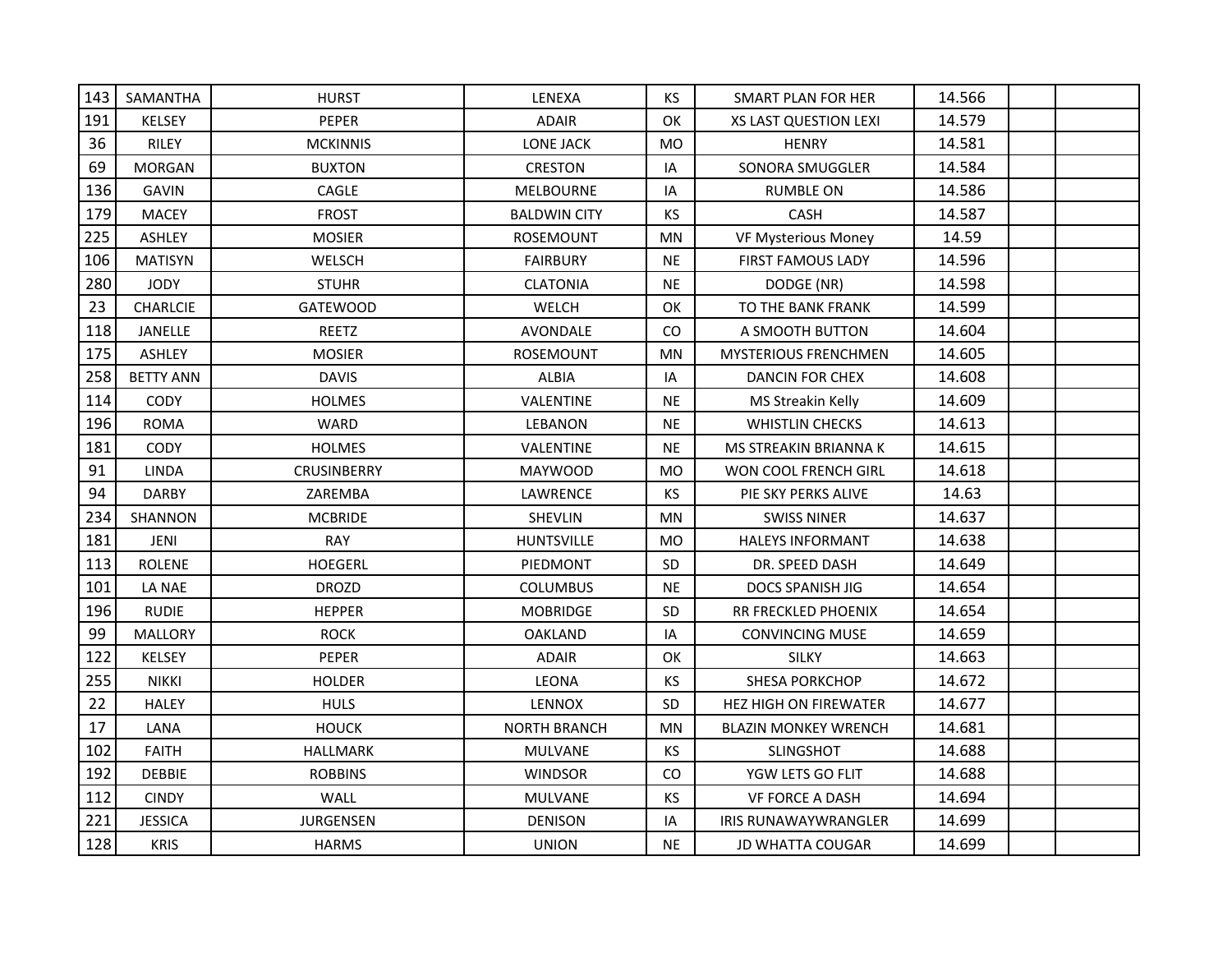| 117 | <b>DEBBIE</b>    | <b>MASSEY</b>     | <b>KINGMAN</b>       | KS.       | PERKS LADY DUTCHESS        | 14.701 |  |
|-----|------------------|-------------------|----------------------|-----------|----------------------------|--------|--|
| 207 | <b>BRUCE</b>     | <b>LUDWIG</b>     | <b>TROY</b>          | <b>MO</b> | <b>STREAK N STOLI</b>      | 14.704 |  |
| 98  | <b>JOLENE</b>    | <b>JONES</b>      | PILOT POINT          | TX        | <b>STREAKIN LOUIE</b>      | 14.704 |  |
| 236 | <b>MAKENZEE</b>  | <b>WHEELHOUSE</b> | <b>PIERRE</b>        | <b>SD</b> | TM BETTY BADGER            | 14.714 |  |
| 95  | <b>KAYCEE</b>    | <b>HARBIN</b>     | <b>MAYSVILLE</b>     | <b>MO</b> | TBR ROYAL PERKS            | 14.719 |  |
| 37  | <b>DEVYN</b>     | <b>SEARS</b>      | SALISBURY            | <b>MO</b> | TEXUNOSDAZZLE              | 14.724 |  |
| 150 | <b>ROSA</b>      | SONDAG            | VAN WERT             | IA        | <b>FAMOUS TWISTER</b>      | 14.725 |  |
| 32  | <b>CINDY</b>     | <b>MAINUS</b>     | <b>AGRA</b>          | OK        | <b>BAY WATCH DAL</b>       | 14.727 |  |
| 243 | SAM              | <b>OLSON</b>      | <b>BARTLETT</b>      | NE.       | <b>TOAST TO TEARS</b>      | 14.739 |  |
| 126 | VAL.             | <b>KAMEN</b>      | ABERDEEN             | SD.       | TM DRIFTIN BREEZE          | 14.743 |  |
| 61  | <b>JERRY</b>     | <b>SCHNACKER</b>  | <b>GOTHENBURG</b>    | <b>NE</b> | OH WHAT EVA                | 14.745 |  |
| 23  | <b>STEPHANIE</b> | <b>GRAY</b>       | <b>HUTCHINSON</b>    | <b>KS</b> | <b>JET'S EASY FORTUNE</b>  | 14.746 |  |
| 75  | <b>SADIE</b>     | WALLIN            | <b>NEWMAN GROVE</b>  | NE.       | <b>CONVINCING SHADOW</b>   | 14.767 |  |
| 116 | SAMANTHA         | <b>FLANNERY</b>   | <b>MISSION</b>       | SD.       | FL THIS GUY ROCS           | 14.768 |  |
| 257 | JAMIE            | <b>CARR</b>       | <b>COFFEYVILLE</b>   | KS.       | <b>MERADAS TALKIN</b>      | 14.769 |  |
| 15  | <b>STEPHANIE</b> | <b>GRAY</b>       | <b>HUTCHINSON</b>    | KS.       | U OWE ME A DANCE           | 14.77  |  |
| 149 | <b>HELE</b>      | <b>THOMPSON</b>   | <b>YALE</b>          | OK        | YOGIS AMBROSIA             | 14.772 |  |
| 6   | <b>STACY</b>     | <b>NELSON</b>     | CANYON               | MA        | VF HAMMER DOWN             | 14.772 |  |
| 32  | <b>KAYLEE</b>    | <b>KREKEL</b>     | CARTHAGE             | IL        | <b>MICKEY LUCEE</b>        | 14.776 |  |
| 208 | <b>JULIE</b>     | <b>GROVE</b>      | <b>LEES SUMMIT</b>   | MO        | <b>CHARGING PASS YAWL</b>  | 14.788 |  |
| 30  | <b>SUSIE</b>     | <b>BRIDGES</b>    | PLEASANT HILL        | <b>MO</b> | I'M DALTON                 | 14.801 |  |
| 283 | <b>HEATHER</b>   | CALDWELL          | <b>MARSHFIELD</b>    | <b>MO</b> | <b>CASEYS SUGAR JOE</b>    | 14.805 |  |
| 45  | <b>DANIELLE</b>  | <b>BECKER</b>     | <b>VALLEY CENTER</b> | <b>KS</b> | <b>ANNIE</b>               | 14.809 |  |
| 31  | <b>KRISTINE</b>  | CASTELLAW         | <b>WOODLAKE</b>      | <b>NE</b> | SEVENS SANDI CORONA        | 14.81  |  |
| 127 | <b>EMMA</b>      | <b>ALLEN</b>      | <b>KNOB NOSTER</b>   | <b>MO</b> | PJ SEVENTY FIVE            | 14.812 |  |
| 146 | JESI             | <b>FETTERS</b>    | <b>MORAVIA</b>       | IA        | TJ ROAN BOY                | 14.813 |  |
| 185 | RILEY            | <b>MCKINNIS</b>   | LONE JACK            | <b>MO</b> | <b>CHASIN A RUNAWAY</b>    | 14.814 |  |
| 141 | <b>LISA</b>      | <b>BOLLIN</b>     | LITCHFIELD           | MN        | DASH OF KELLY              | 14.822 |  |
| 33  | <b>HARLEA</b>    | <b>ADAMS</b>      | CHECOTAH             | OK        | <b>BUTTERS LITTLE BOSS</b> | 14.837 |  |
| 163 | <b>RACHEL</b>    | <b>DAHL</b>       | <b>VOLIN</b>         | <b>SD</b> | <b>BA DASHIN SUPERSTAR</b> | 14.838 |  |
| 133 | MALLEE           | <b>JONES</b>      | <b>NORTON</b>        | KS        | DASHIN ON THE BLITZ        | 14.839 |  |
| 28  | TILA             | <b>HOLLOWAY</b>   | <b>BELLE PLAINE</b>  | КS        | ALIS PEPPY SAN BAR         | 14.843 |  |
| 171 | <b>MELISSA</b>   | <b>WILLIAMS</b>   | <b>SHAFER</b>        | <b>MN</b> | <b>TYREES PEPPY SIERRA</b> | 14.851 |  |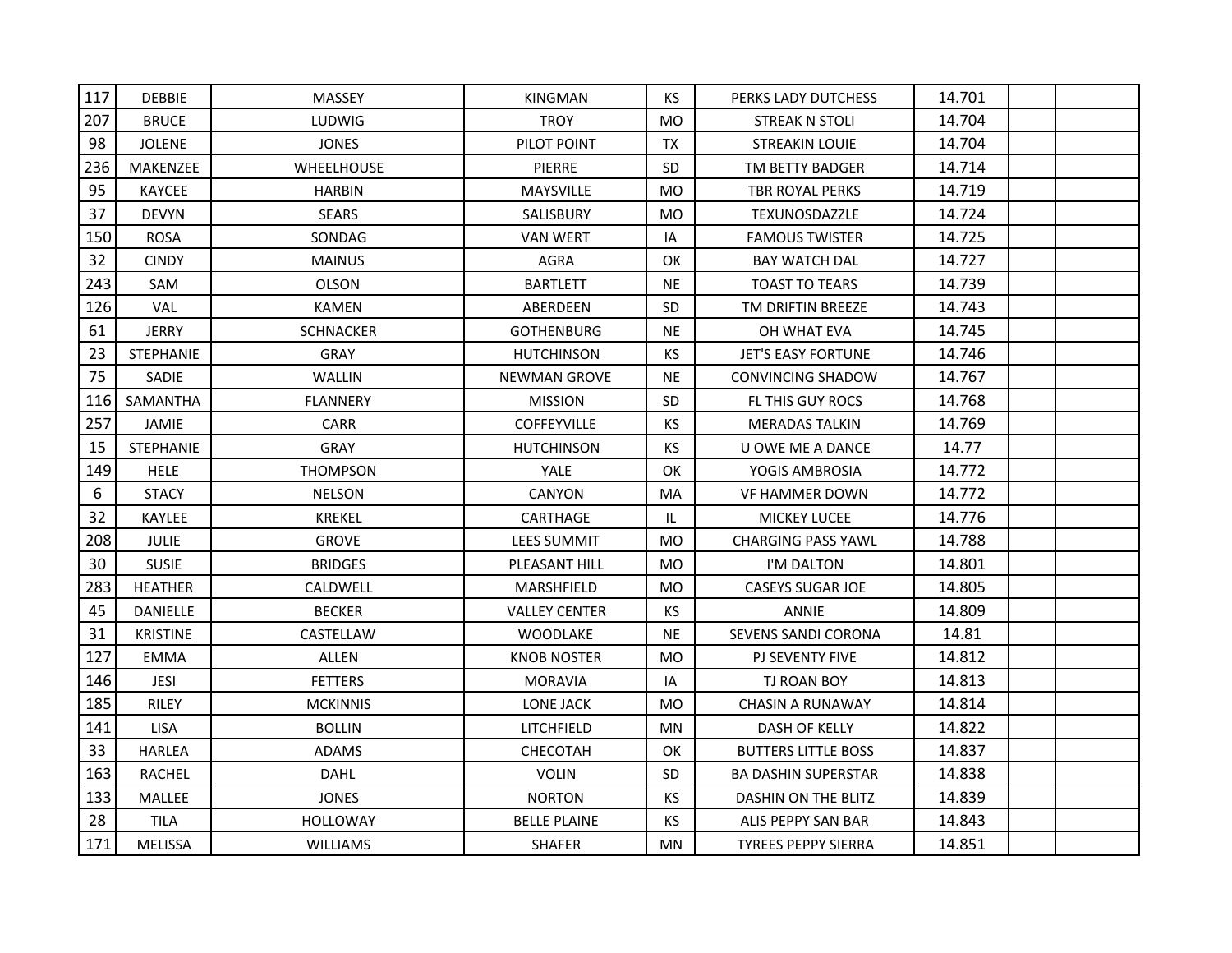| 174 | <b>CASSIE</b>    | <b>MEYER</b>       | <b>HALLAM</b>       | <b>NE</b>      | SR ZOOMIN EASY              | 14.853 |        |    |          |
|-----|------------------|--------------------|---------------------|----------------|-----------------------------|--------|--------|----|----------|
| 97  | <b>COLY</b>      | <b>BLAKE</b>       | <b>WESSINGTON</b>   | <b>SD</b>      | <b>BO BE FAMOUS</b>         | 14.855 |        |    |          |
| 259 | <b>SHANNON</b>   | <b>MCBRIDE</b>     | <b>SHEVLIN</b>      | MN             | <b>HOOKED ON STICKS</b>     | 14.86  |        |    |          |
| 237 | <b>KANDY</b>     | ABERNATHY          | <b>AMORET</b>       | M <sub>O</sub> | <b>BRAKES R OPTIONAL</b>    | 14.861 |        |    |          |
| 222 | <b>JOYCE</b>     | <b>BEALS</b>       | <b>BERRYTON</b>     | KS.            | IM UR KINDA GUY             | 14.865 |        |    |          |
| 254 | <b>JEANETTE</b>  | <b>JOHNSON</b>     | <b>AXTELL</b>       | <b>NE</b>      | THE SURREAL THING           | 14.867 |        |    |          |
| 15  | <b>ALIE</b>      | <b>DORN</b>        | <b>MANDAN</b>       | <b>ND</b>      | DOUBLE RUNNIN KATE          | 14.869 |        |    |          |
| 100 | ERIN             | <b>STATON</b>      | <b>CRESCENT</b>     | IA             | THE FAME MONSTER            | 14.871 |        |    |          |
| 10  | <b>HILARY</b>    | <b>VAN GERPEN</b>  | <b>AVON</b>         | <b>SD</b>      | <b>HAY IM STREAKIN</b>      | 14.874 |        |    |          |
| 27  | RANDI            | <b>BATTSON</b>     | SEDALIA             | M <sub>O</sub> | LITTLE COOL SODA            | 14.88  |        |    |          |
| 6   | <b>LINDA</b>     | <b>CRUSINBERRY</b> | <b>MAYWOOD</b>      | <b>MO</b>      | <b>JL HEARTS ON FIRE</b>    | 14.884 | 3D-1   |    | \$434.00 |
| 53  | <b>LOLITA</b>    | <b>LONG</b>        | <b>STEPHENVILLE</b> | TX             | <b>CASHES MAGIC ROSE</b>    | 14.887 | $3D-2$ |    | \$325.00 |
| 242 | <b>SAMANTHA</b>  | <b>KING</b>        | <b>SEDGWICK</b>     | КS             | <b>CASH CUTTIN CADE</b>     | 14.894 | $3D-3$ |    | \$217.00 |
| 66  | <b>MARY ANN</b>  | <b>EVITT</b>       | <b>CORYDON</b>      | IA             | <b>WHICH HORSE WAS THAT</b> | 14.895 | $3D-4$ | Ŝ. | 54.00    |
| 226 | <b>RENEA</b>     | <b>BOLLING</b>     | <b>CHECOTAH</b>     | <b>OK</b>      | <b>FAST FRENCHMAN</b>       | 14.895 | $3D-4$ | Ŝ. | 54.00    |
| 139 | <b>PEGGY</b>     | <b>HOLZER</b>      | <b>BISMARCK</b>     | ND.            | WHAT A SPECIAL GUY          | 14.896 |        |    |          |
| 8   | ANNABELLE        | VANMETER           | <b>LAKE CITY</b>    | IA             | <b>EASY CRIMSON LADY</b>    | 14.898 |        |    |          |
| 43  | CAROL            | <b>TRACY</b>       | <b>ROSE HILL</b>    | KS.            | <b>FOXY</b>                 | 14.903 |        |    |          |
| 108 | <b>STEPHANIE</b> | <b>KINGSTON</b>    | SIOUX CITY          | IA             | <b>FA WOODYS CRYSTAL</b>    | 14.905 |        |    |          |
| 221 | <b>KRISTA</b>    | <b>PRESTON</b>     | <b>GUYMON</b>       | OK             | SMOOTH SPANISH LARK         | 14.916 |        |    |          |
| 60  | <b>MEGAN</b>     | <b>HANSEN</b>      | <b>RAYMOND</b>      | <b>NE</b>      | <b>BUDDY</b>                | 14.919 |        |    |          |
| 29  | <b>MARY</b>      | CALLAHAN           | <b>FARMINGTON</b>   | <b>MN</b>      | <b>JMS THISBUGS FOR YOU</b> | 14.941 |        |    |          |
| 249 | MOLLI JO         | <b>MICHALSKI</b>   | <b>SIOUX FALLS</b>  | <b>SD</b>      | DTF BUSTIN A MOVE           | 14.943 |        |    |          |
| 77  | <b>STEPHANIE</b> | <b>GRAY</b>        | <b>HUTCHINSON</b>   | KS.            | <b>JET'S EASY FORTUNE</b>   | 14.944 |        |    |          |
| 197 | <b>MARY SUE</b>  | <b>NOLKE</b>       | <b>BRUNSWICK</b>    | M <sub>O</sub> | <b>TALK ABOUT DIMPLES</b>   | 14.947 |        |    |          |
| 180 | <b>JUSTICE</b>   | KRAMER             | EARLHAM             | IA             | TINY POCO VAL               | 14.948 |        |    |          |
| 68  | <b>TAYLOR</b>    | <b>MINNICK</b>     | <b>HAYSVILLE</b>    | KS             | <b>SHES GOT CLUES LABEL</b> | 14.952 |        |    |          |
| 116 | <b>CINDY</b>     | <b>JONS</b>        | <b>BONESTEEL</b>    | <b>SD</b>      | DOX MEGA MAGNOLIA           | 14.96  |        |    |          |
| 144 | <b>KELSEY</b>    | <b>BLANKENSHIP</b> | <b>GUTHRIE</b>      | OK             | <b>FRENCHIES OAKIE LEO</b>  | 14.967 |        |    |          |
| 151 | <b>VAL</b>       | <b>KAMEN</b>       | ABERDEEN            | <b>SD</b>      | TM DRIFTIN BREEZE           | 14.968 |        |    |          |
| 69  | <b>KATIE</b>     | MACE               | <b>HOOPER</b>       | <b>NE</b>      | UX JOHNNY FAST              | 14.973 |        |    |          |
| 233 | <b>BROOKE</b>    | <b>CRAWFORD</b>    | <b>MOUNT HOPE</b>   | KS.            | <b>BLAST O MATCHES</b>      | 14.983 |        |    |          |
| 210 | SARAH            | <b>LEONHARD</b>    | <b>OSKALOOSA</b>    | <b>KS</b>      | <b>DELIGHTFUL TRIP</b>      | 14.984 |        |    |          |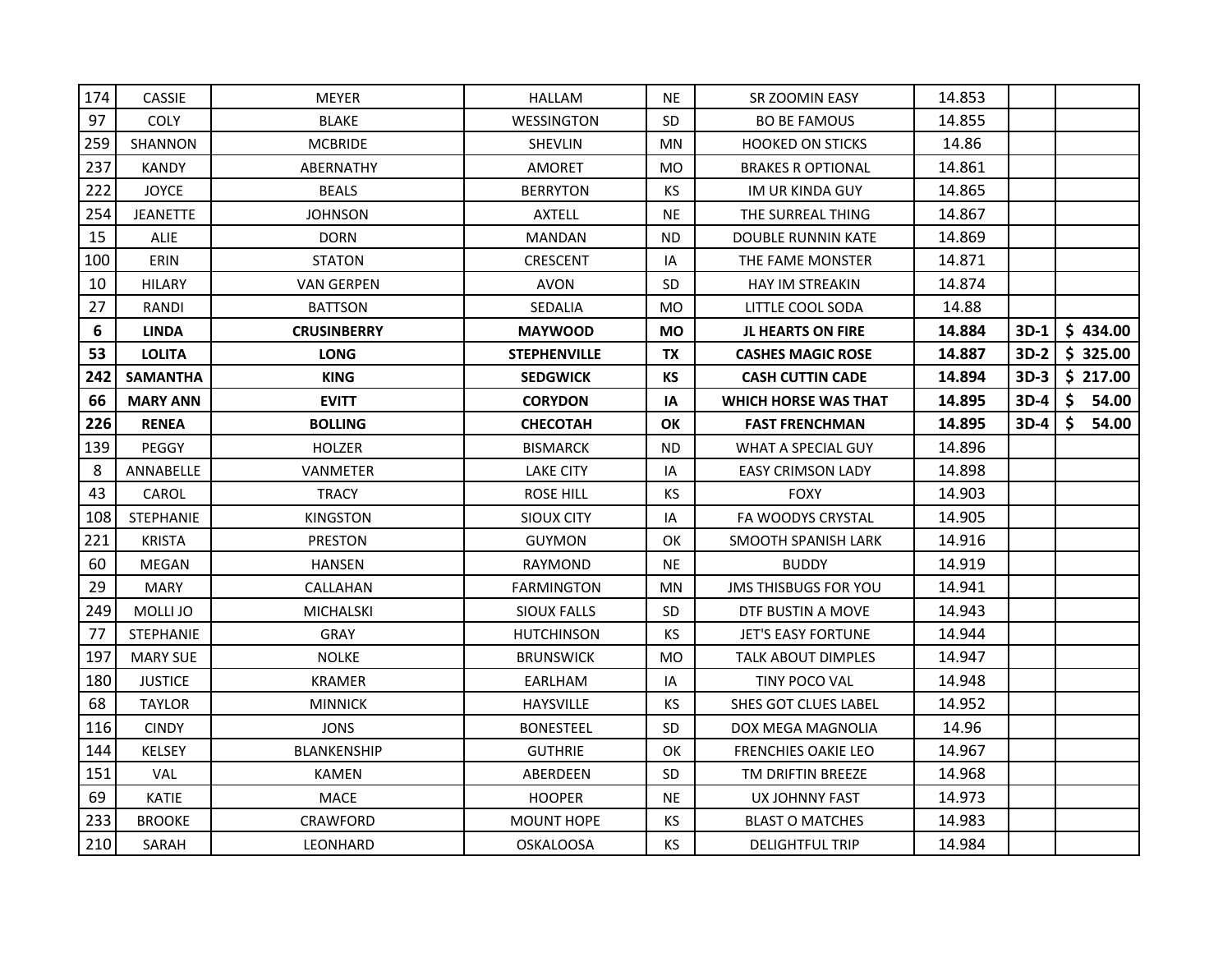| 212 | <b>RACHEL</b>    | WERKMAN          | WELLSBURG                 | IA                                | <b>RIDE MY HARLEY</b>       | 14.984 |  |
|-----|------------------|------------------|---------------------------|-----------------------------------|-----------------------------|--------|--|
| 250 | <b>CHRISTINE</b> | LAMB             | <b>SOUTH BELOIT</b>       | IL                                | <b>CHESTERS DBL NICKELS</b> | 14.995 |  |
| 241 | <b>CHRISTINE</b> | <b>KNIGHT</b>    | <b>PIERSON</b>            | IA                                | <b>MY FAMES FROSTED</b>     | 15.002 |  |
| 147 | KAYLA            | <b>GREENWALT</b> | <b>BIG CABIN</b>          | OK                                | <b>HF CLASSIC PEPONITA</b>  | 15.004 |  |
| 186 | AMY              | <b>SCHIMKE</b>   | <b>WESSINGTON SPRINGS</b> | <b>SD</b>                         | TOO COMPLICATED             | 15.011 |  |
| 72  | LORI             | <b>BLUM</b>      | <b>ROCKFORD</b>           | $\ensuremath{\mathsf{IL}}\xspace$ | PERKS FLASHER               | 15.012 |  |
| 57  | ABBIE            | <b>WILSON</b>    | <b>LINCOLN</b>            | <b>NE</b>                         | DHR WHATTA MISS FLIT        | 15.02  |  |
| 274 | <b>BAYLEY</b>    | <b>DARBRO</b>    | <b>HAYSVILLE</b>          | <b>KS</b>                         | <b>GOTALOTOFNITRO</b>       | 15.028 |  |
| 194 | <b>KAYCEE</b>    | <b>HARBIN</b>    | <b>MAYSVILLE</b>          | MO                                | MARTHA'S MONEY              | 15.029 |  |
| 173 | <b>KAREN</b>     | <b>DAILEY</b>    | <b>TRYON</b>              | <b>NE</b>                         | APRIL MAY DIAMOND           | 15.029 |  |
| 233 | <b>STEPHANIE</b> | <b>MURPHY</b>    | <b>BERTHOUD</b>           | CO                                | JODIE'S RUSH TA FAME        | 15.031 |  |
| 101 | <b>KELLEY</b>    | <b>HAYTHORN</b>  | <b>ARTHUR</b>             | <b>NE</b>                         | <b>NICK TURN N STREAK</b>   | 15.031 |  |
| 85  | KELLY            | <b>HECKART</b>   | OTTUMWA                   | IA                                | <b>ANNIES YOGI DOLL</b>     | 15.036 |  |
| 19  | HARLEE           | <b>BAUMAN</b>    | <b>LINCOLN</b>            | <b>NE</b>                         | SPIN THE MOONLIGHT          | 15.04  |  |
| 167 | <b>AMY</b>       | <b>BUTLER</b>    | <b>COSBY</b>              | <b>MO</b>                         | PF DOWN N DIRTY             | 15.048 |  |
| 223 | LEEANN           | <b>RIDLEY</b>    | LAS ANIMAS                | CO.                               | <b>GUYS R CRAZY FOR ME</b>  | 15.049 |  |
| 186 | LARA             | <b>WILLIS</b>    | <b>BLAIR</b>              | OK                                | <b>FRENCH HAZELNUT</b>      | 15.05  |  |
| 210 | <b>MICHELLE</b>  | <b>DEBOER</b>    | SMITHFIELD                | <b>NE</b>                         | <b>TROUBLENVRLOOKSOGOOD</b> | 15.055 |  |
| 71  | PATTY            | <b>JONS</b>      | <b>BONESTEEL</b>          | <b>SD</b>                         | JJ BABY MY FAME             | 15.057 |  |
| 216 | LAURA            | <b>KRAFKA</b>    | <b>BELLWOOD</b>           | <b>NE</b>                         | <b>JUST CHASE N CASH</b>    | 15.064 |  |
| 61  | KIMBELRY         | EBERLE           | <b>KEARNEY</b>            | NE.                               | <b>HAWKS BOONS BOY</b>      | 15.064 |  |
| 236 | SALLY            | <b>SCHEDLOCK</b> | <b>ROCA</b>               | <b>NE</b>                         | <b>FRENCHMAN'S LIL STAR</b> | 15.083 |  |
| 202 | <b>KYLEE</b>     | <b>MILLER</b>    | SPRINGVIEW                | <b>NE</b>                         | TINY ACES N EIGHTS          | 15.087 |  |
| 108 | <b>JESSICA</b>   | <b>BEAUVAIS</b>  | <b>BALSAM LAKE</b>        | WI                                | A Streak of Leader          | 15.089 |  |
| 47  | <b>KURT</b>      | <b>PICKERING</b> | <b>TECUMSEH</b>           | OK                                | <b>GLO BLACKJACK</b>        | 15.094 |  |
| 240 | <b>SUZIE</b>     | WAHLGREN         | <b>GOTHENBURG</b>         | NE.                               | DHR BOY WHATTA FLYER        | 15.095 |  |
| 89  | <b>ROXANNA</b>   | <b>CLAWSON</b>   | <b>GREAT BEND</b>         | KS.                               | LIGHTING BAR ORILEY         | 15.099 |  |
| 252 | KAYLA            | SPIECKERMANN     | <b>MADISON</b>            | <b>MO</b>                         | <b>FRECKLES DOC BARBIE</b>  | 15.1   |  |
| 208 | KELCEY           | <b>BUCK</b>      | <b>LINCOLN</b>            | <b>NE</b>                         | ZAKS BLAZIN GRACEY          | 15.103 |  |
| 178 | <b>PEYTON</b>    | <b>FISHER</b>    | <b>HERSHEY</b>            | <b>NE</b>                         | <b>SMART PLAY MAVIS</b>     | 15.104 |  |
| 145 | <b>KAITLYN</b>   | WESTERMANN       | <b>HOSKINS</b>            | <b>NE</b>                         | <b>HAYBABY</b>              | 15.11  |  |
| 156 | <b>CHANTEL</b>   | <b>SEMPEK</b>    | <b>COLUMBUS</b>           | NE.                               | AIN'T NO GOLD DIGGER        | 15.113 |  |
| 38  | <b>SHANNON</b>   | <b>WARD</b>      | <b>TAINTOR</b>            | IA                                | <b>MEGA MONEY</b>           | 15.115 |  |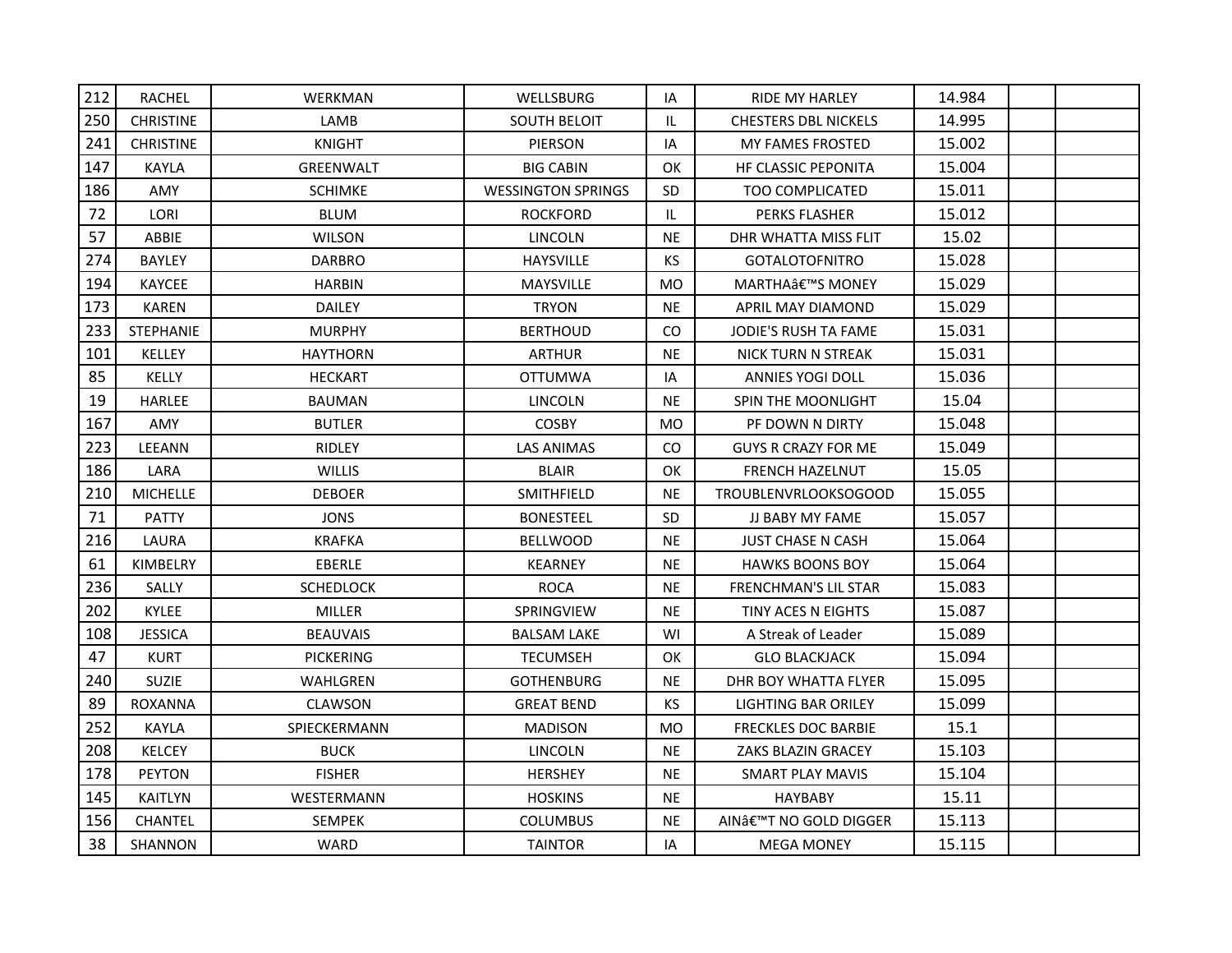| 226            | <b>KRISTIN</b>   | <b>STEELE</b>     | <b>CLEVER</b>        | <b>MO</b>                         | <b>SARA CAT</b>             | 15.115 |  |
|----------------|------------------|-------------------|----------------------|-----------------------------------|-----------------------------|--------|--|
| $\overline{2}$ | LORI             | <b>BLUM</b>       | <b>ROCKFORD</b>      | $\ensuremath{\mathsf{IL}}\xspace$ | <b>BURNIN DOLLARS</b>       | 15.116 |  |
| 38             | <b>BROOKE</b>    | <b>HAENSEL</b>    | <b>HARTFORD</b>      | SD                                | DR CHAVA                    | 15.116 |  |
| 131            | <b>DAWN</b>      | MUTCHELKNAUS      | <b>WOLSEY</b>        | <b>SD</b>                         | VAL'S MARY DOC              | 15.12  |  |
| 89             | STEPHANIE        | <b>GRAY</b>       | <b>HUTCHINSON</b>    | KS                                | U OWE ME A DANCE            | 15.123 |  |
| 212            | <b>JACKIE</b>    | <b>KRAGEL</b>     | <b>MAPLETON</b>      | IA                                | <b>BUG UP GUY</b>           | 15.124 |  |
| 184            | <b>TRACY</b>     | <b>ORR</b>        | ROSEMOUNT            | <b>MN</b>                         | Red Bugs Jazzy Gin          | 15.127 |  |
| 168            | <b>LESLIE</b>    | <b>HOWELL</b>     | <b>KANSAS CITY</b>   | KS                                | REDNECK JACKPOT             | 15.132 |  |
| 34             | <b>DALLY</b>     | <b>DYMOND</b>     | <b>LENOX</b>         | IA                                | <b>BELLE</b>                | 15.134 |  |
| 86             | <b>HALEY</b>     | <b>HULS</b>       | LENNOX               | SD                                | DASHINS ALL AMERICAN        | 15.143 |  |
| 262            | <b>KAREN</b>     | <b>ORMAN</b>      | <b>FLORIS</b>        | IA                                | DALTSUPERMANDESIGN          | 15.154 |  |
| 162            | <b>KAREN</b>     | <b>BROWN</b>      | CHELSEA              | OK                                | IMA FIREWATER FLIT          | 15.167 |  |
| 109            | <b>MINDI</b>     | <b>CLARKE</b>     | <b>LINCOLN</b>       | <b>NE</b>                         | <b>CIRCLE BAR HOLLY</b>     | 15.17  |  |
| 70             | <b>EMILY</b>     | <b>GOTTSCHALK</b> | <b>HAYS</b>          | <b>KS</b>                         | <b>SUN CICLONE</b>          | 15.178 |  |
| 165            | <b>AMY</b>       | <b>OWENS</b>      | <b>BOLIVAR</b>       | M <sub>O</sub>                    | PURE D GOLD STREAK          | 15.18  |  |
| 265            | JILL             | <b>MOODY</b>      | PIERRE               | <b>SD</b>                         | TR DOLLYMADEMEFAMOUS        | 15.188 |  |
| 72             | <b>CATHY</b>     | <b>JOHNSON</b>    | <b>BETHANY</b>       | MO                                | PERKS STREAKIN BELL         | 15.189 |  |
| 154            | SHAWNA           | <b>LETCHER</b>    | <b>RAPID CITY</b>    | <b>SD</b>                         | UX SHEZA FAST FLIT          | 15.191 |  |
| 96             | <b>LYNN</b>      | <b>BURMAKOW</b>   | PAULLINA             | IA                                | <b>DASHIN OLIVIA</b>        | 15.192 |  |
| 97             | <b>ASHLEE</b>    | <b>WALTERS</b>    | MERRILL              | WI                                | <b>EYETUNES</b>             | 15.196 |  |
| 211            | JILL             | <b>MOODY</b>      | <b>PIERRE</b>        | <b>SD</b>                         | <b>FREIGHT TRAIN JAYNE</b>  | 15.211 |  |
| 17             | STEPHANIE        | <b>BENNIS</b>     | <b>GLENHAM</b>       | SD                                | <b>BS MONEY BLAST</b>       | 15.217 |  |
| 46             | SAMANTHA         | <b>FLANNERY</b>   | <b>MISSION</b>       | SD                                | FL BABY BLUE BUGS           | 15.236 |  |
| 74             | <b>REGINA</b>    | <b>ROGERS</b>     | SIOUX CITY           | IA                                | <b>BUCKIN BAY BOY</b>       | 15.247 |  |
| 157            | <b>TAYLOR</b>    | <b>HOLLENBERG</b> | <b>THOMPSON</b>      | <b>MO</b>                         | <b>ICE CITY</b>             | 15.258 |  |
| 178            | <b>DAKOTA</b>    | <b>JOHNSON</b>    | <b>CLARINDA</b>      | IA                                | <b>JS SHEZA GRAY STREAK</b> | 15.263 |  |
| 263            | <b>LISA</b>      | <b>EVERSON</b>    | HARRISONVILLE        | <b>MO</b>                         | <b>FRENCH SMOKE</b>         | 15.264 |  |
| 55             | <b>CATHERINE</b> | <b>GUNTHER</b>    | <b>TONGANOXIE</b>    | KS.                               | <b>LIL TWISTER</b>          | 15.265 |  |
| 245            | <b>JENNIFER</b>  | <b>TADE</b>       | <b>ASHLAND</b>       | <b>MO</b>                         | <b>DASHA SHAMROCK</b>       | 15.265 |  |
| 185            | <b>KATIE</b>     | EPP               | LISCO                | <b>NE</b>                         | <b>HONORABLE TITLE</b>      | 15.272 |  |
| 58             | <b>SHARON</b>    | <b>MILTON</b>     | <b>JUNCTION CITY</b> | KS                                | <b>BULLY ON THE MONEYES</b> | 15.278 |  |
| 161            | LORI             | <b>BLUM</b>       | <b>ROCKFORD</b>      | IL                                | PERKS CHAI                  | 15.28  |  |
| 48             | <b>DESIRAE</b>   | <b>SIMMONS</b>    | <b>FARRAGUT</b>      | IA                                | <b>TWISTED BARTENDER</b>    | 15.281 |  |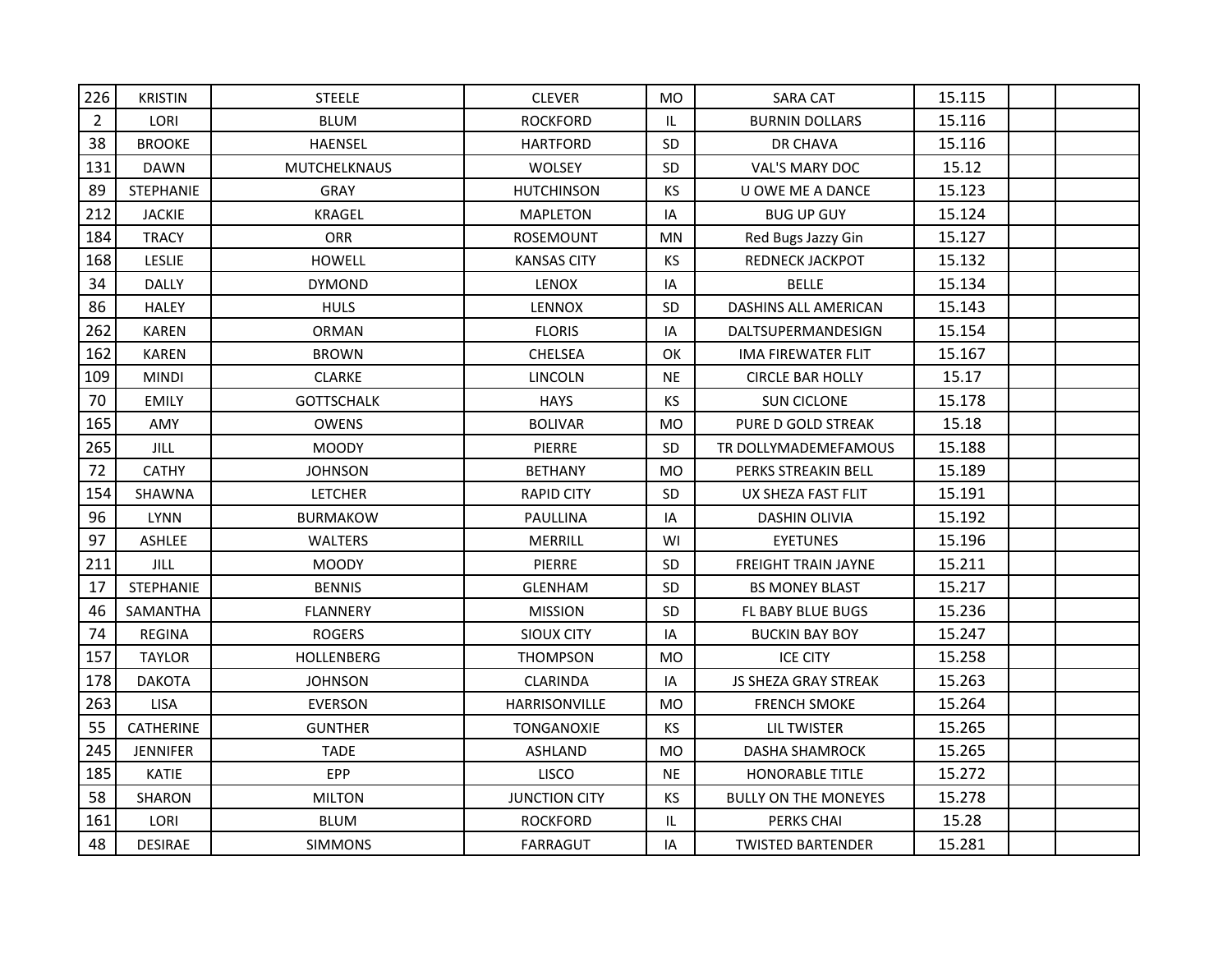| 44  | <b>PAM</b>      | <b>ELSHERE</b>         | <b>JASPER</b>       | MN.       | MY FIREWATERSPARKLIN        | 15.291 |        |             |
|-----|-----------------|------------------------|---------------------|-----------|-----------------------------|--------|--------|-------------|
| 92  | <b>CHARLCIE</b> | <b>GATEWOOD</b>        | <b>WELCH</b>        | <b>OK</b> | <b>NUGGET</b>               | 15.293 |        |             |
| 18  | <b>NORAH</b>    | <b>ROGERS</b>          | SIOUX CITY          | IA        | <b>EIGHTY EIGHT ALERT</b>   | 15.301 |        |             |
| 164 | <b>ASHLEY</b>   | <b>DEWITT</b>          | <b>MIAMI</b>        | <b>OK</b> | <b>FLOWING SUN SPORT</b>    | 15.303 |        |             |
| 87  | <b>JODI</b>     | <b>KOLBE</b>           | <b>BILLINGS</b>     | <b>MO</b> | CODY                        | 15.31  |        |             |
| 14  | <b>NICOLE</b>   | ZUHLKE                 | <b>NORFOLK</b>      | <b>NE</b> | <b>MIRACLE</b>              | 15.311 |        |             |
| 21  | <b>JACEI</b>    | SPANGLER               | <b>ARTHUR</b>       | <b>NE</b> | MR EASY DOC                 | 15.314 |        |             |
| 205 | ABIGAIL         | LEWIS                  | <b>CLINTON</b>      | MO        | <b>WARPINTS BULLET</b>      | 15.318 |        |             |
| 34  | SONYA           | <b>ATKINS</b>          | <b>BROKEN BOW</b>   | <b>NE</b> | <b>MS STREAKIN SOCKS</b>    | 15.325 |        |             |
| 228 | <b>KIERSTEN</b> | <b>TEPP</b>            | <b>URBANDALE</b>    | IA        | IM THE FIREMAN              | 15.328 |        |             |
| 142 | <b>MORGAN</b>   | <b>ESTEP</b>           | <b>HESSTON</b>      | <b>KS</b> | TEE J SING TO ME            | 15.335 |        |             |
| 115 | <b>LOLITA</b>   | <b>LONG</b>            | <b>STEPHENVILLE</b> | <b>TX</b> | <b>JAGERITA LITA</b>        | 15.341 |        |             |
| 160 | <b>LACEY</b>    | <b>OHNOUTKA</b>        | <b>CERESCO</b>      | <b>NE</b> | A ROYALE JUNIPER            | 15.345 |        |             |
| 44  | LORI            | ZABEL                  | <b>HORACE</b>       | ND.       | VF NATURALLY FAMOUS         | 15.354 |        |             |
| 125 | LORI            | ZABEL                  | <b>HORACE</b>       | ND.       | <b>GIMMEALLYOURLOVIN</b>    | 15.355 |        |             |
| 110 | <b>DARCIE</b>   | <b>RIDL</b>            | <b>DICKINSON</b>    | ND.       | ON A HIGH DRAGON            | 15.357 |        |             |
| 209 | <b>KATIE</b>    | <b>SHELTON</b>         | <b>BEDFORD</b>      | IA        | <b>DOCS TROUBLED LEO</b>    | 15.361 |        |             |
| 53  | <b>BECKY</b>    | <b>RUS</b>             | <b>ROCK VALLEY</b>  | IA        | <b>QUICK MOON FLY</b>       | 15.363 |        |             |
| 4   | <b>BRODY</b>    | <b>LITTLE</b>          | <b>MANITO</b>       | IL        | <b>HASKELS CR FRENCHMAN</b> | 15.367 |        |             |
| 123 | KATHLEEN        | <b>RITTENOUR</b>       | <b>SIOUX FALLS</b>  | SD.       | <b>FRENCHYS FROSTY</b>      | 15.369 |        |             |
| 200 | <b>KAYLA</b>    | <b>BECKMAN</b>         | <b>FARMINGTON</b>   | IL.       | LAFING SUN FROST BOY        | 15.369 |        |             |
| 49  | KATHLEEN        | <b>RITTENOUR</b>       | <b>SIOUX FALLS</b>  | <b>SD</b> | <b>HONOR UR DYNAMIC CAT</b> | 15.374 |        |             |
| 227 | <b>REIS</b>     | <b>BRULEY</b>          | <b>WILLOW LAKE</b>  | <b>SD</b> | <b>ONA FANCY DRIFTER</b>    | 15.38  |        |             |
| 70  | <b>STACY</b>    | <b>NELSON</b>          | <b>CANYON</b>       | <b>MA</b> | <b>TS SILENT BID</b>        | 15.384 | $4D-1$ | \$325.00    |
| 266 | <b>CASSI</b>    | <b>SCHRIEFER</b>       | <b>GOODWELL</b>     | OK        | <b>FIREWATER FLY</b>        | 15.395 | $4D-2$ | \$244.00    |
| 139 | <b>JOHANNA</b>  | <b>SCHMIDT</b>         | <b>SARONVILLE</b>   | <b>NE</b> | <b>STREAKIN JET SMOOTH</b>  | 15.401 | $4D-3$ | \$162.00    |
| 20  | <b>GRACEY</b>   | <b>RODOCKER-PETERS</b> | <b>TAYLOR</b>       | <b>NE</b> | <b>OH GEES HONOR</b>        | 15.402 | 4D-4   | \$<br>81.00 |
| 135 | <b>JERRY</b>    | <b>SCHNACKER</b>       | <b>GOTHENBURG</b>   | <b>NE</b> | OH WHATTA SLUG BUG          | 15.428 |        |             |
| 217 | <b>DEBBIE</b>   | <b>LINDSEY</b>         | <b>CENTRALIA</b>    | <b>MO</b> | <b>REBAS JOY</b>            | 15.428 |        |             |
| 220 | <b>ALLIE</b>    | <b>HOIER</b>           | <b>HERMAN</b>       | <b>NE</b> | <b>WATCH FLING GO</b>       | 15.429 |        |             |
| 235 | DEIDRE          | WELDON                 | <b>ATLANTA</b>      | MO        | SCOOTER'S ELEGANCE          | 15.43  |        |             |
| 147 | AMY             | LAYMON                 | <b>AUGUSTA</b>      | KS.       | <b>GET N GRITTY</b>         | 15.433 |        |             |
| 193 | <b>JERRY</b>    | <b>SCHNACKER</b>       | <b>GOTHENBURG</b>   | <b>NE</b> | <b>FIFTY SHADES OF GOLD</b> | 15.435 |        |             |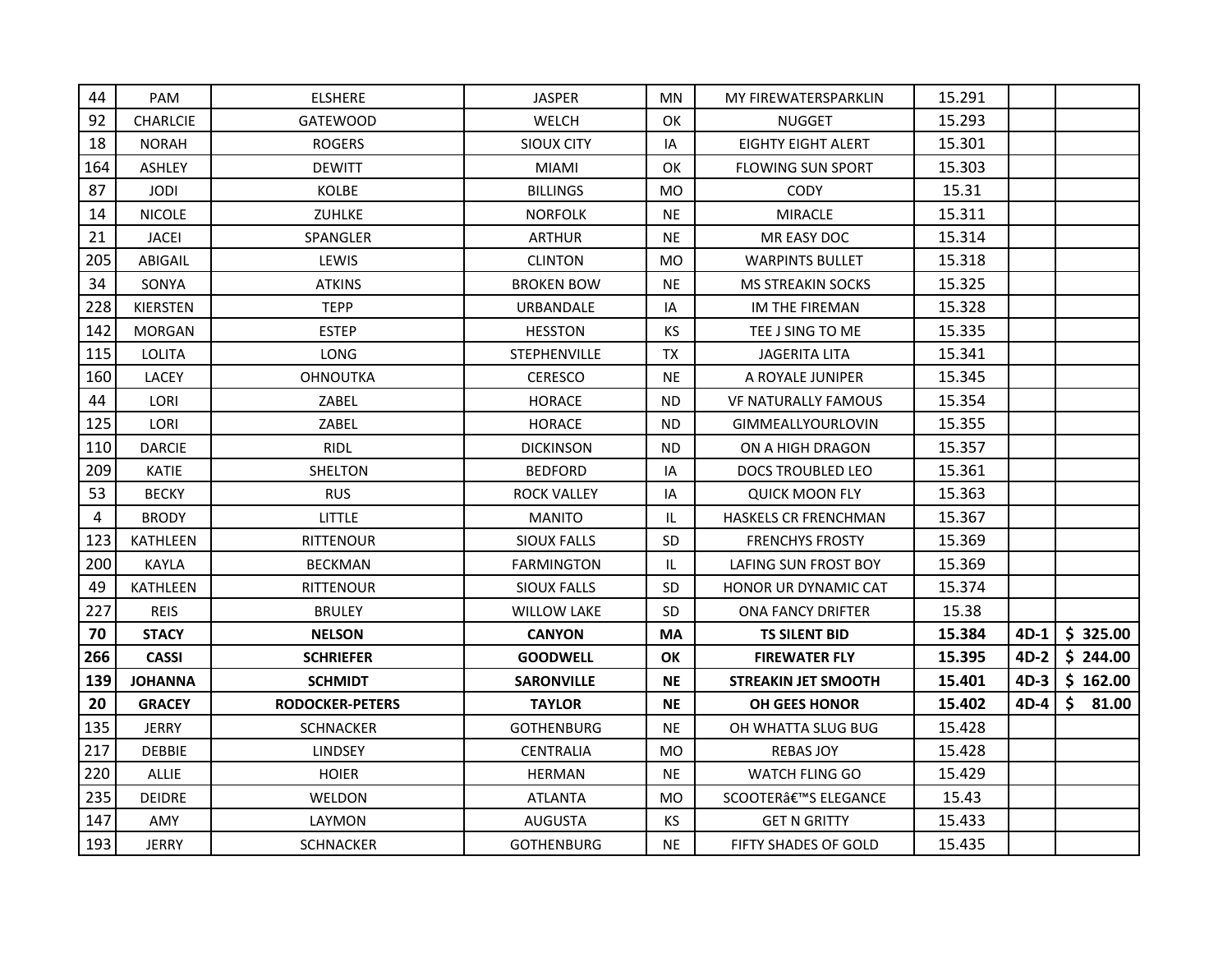| 182 | ANGIE          | <b>MOHON</b>                | CLAREMORE            | OK        | <b>I BARELY GET R DONE</b>   | 15.439 |  |
|-----|----------------|-----------------------------|----------------------|-----------|------------------------------|--------|--|
| 203 | <b>KENDRA</b>  | <b>BUCKMAN</b>              | <b>BERRYTON</b>      | <b>KS</b> | <b>FORREST</b>               | 15.449 |  |
| 50  | BARBARA        | <b>SCHEULER</b>             | HUTCHINSON           | <b>KS</b> | WENDY'S RARE ITEM            | 15.455 |  |
| 198 | KAYLA          | SPIECKERMANN                | <b>MADISON</b>       | <b>MO</b> | ZANS RISKY TWIST             | 15.461 |  |
| 231 | <b>CHRISTA</b> | <b>WILLIAMS</b>             | ABBYVILLE            | KS.       | <b>FIREWATER FLIRT</b>       | 15.461 |  |
| 132 | CAROL          | <b>TRACY</b>                | <b>ROSE HILL</b>     | <b>KS</b> | <b>NED</b>                   | 15.464 |  |
| 119 | <b>BECKY</b>   | <b>RUS</b>                  | ROCK VALLEY          | IA        | HEZA STAR PERFORMER          | 15.475 |  |
| 166 | KELLY          | HOLDAWAY                    | <b>AVOCA</b>         | IA        | CODY'S HOLLYWOOD SPIN        | 15.48  |  |
| 51  | LEE.           | VERMEDAHL                   | <b>DYSART</b>        | IA        | TF FRENCHMAN'S BUCK          | 15.496 |  |
| 102 | KAYLEE         | <b>KREKEL</b>               | CARTHAGE             | IL.       | <b>KK COOL GUYS WIN</b>      | 15.496 |  |
| 84  | <b>JILL</b>    | <b>BEATY</b>                | <b>ELGIN</b>         | OK        | BLONDYSGONESTREAKIN          | 15.503 |  |
| 193 | <b>SUZIE</b>   | WAHLGREN                    | <b>GOTHENBURG</b>    | <b>NE</b> | <b>HOT JESSIE GAL</b>        | 15.509 |  |
| 159 | <b>DEBBIE</b>  | LINDSEY                     | CENTRALIA            | MO        | SHEZA STREAKER TWO           | 15.511 |  |
| 195 | LORI           | ZABEL                       | <b>HORACE</b>        | ND.       | <b>UNFADED FAME</b>          | 15.511 |  |
| 136 | CAROL          | SNIDER                      | <b>CORYDON</b>       | IA        | OKIE DUDE 2000               | 15.527 |  |
| 107 | SONYA          | <b>ATKINS</b>               | <b>BROKEN BOW</b>    | NE.       | ROOSTERS ROPER               | 15.534 |  |
| 251 | KAYE           | <b>MANNING</b>              | <b>HARRISONVILLE</b> | <b>MO</b> | <b>SMOKIN READY TO FIRE</b>  | 15.537 |  |
| 239 | <b>DELLA</b>   | AMDAHL                      | <b>LETCHER</b>       | <b>SD</b> | TM BLUE DUCK                 | 15.539 |  |
| 19  | <b>MARGO</b>   | <b>REESON</b>               | <b>HOSKINS</b>       | <b>NE</b> | CANNER                       | 15.544 |  |
| 65  | RACHEL         | <b>SEIDEL</b>               | <b>MOBERLY</b>       | MO        | <b>STAR ROOM</b>             | 15.545 |  |
| 50  | JAN            | <b>DAKE</b>                 | <b>CLAREMORE</b>     | OK        | <b>BUGS UP DRIFT</b>         | 15.549 |  |
| 202 | <b>CASSI</b>   | <b>SCHRIEFER</b>            | GOODWELL             | <b>OK</b> | GAMBLIN' PROFITS             | 15.555 |  |
| 172 | KATIE          | <b>RONKE</b>                | FAY                  | OK        | <b>QUIK</b>                  | 15.556 |  |
| 199 | ERIN           | <b>MILLER</b>               | <b>KNOX CITY</b>     | MO        | <b>SHAKIN THE BULLION</b>    | 15.556 |  |
| 129 | <b>MADISON</b> | HETHERINGTON (YOUTH RUNNER) | <b>VALLEY FALLS</b>  | <b>KS</b> | <b>CICI'S BUSTIN ROCKETS</b> | 15.558 |  |
| 126 | <b>BRAYDEN</b> | <b>GRUBEN</b>               | <b>FORDLAND</b>      | MO        | <b>FLITSSAPPHIREBANDIT</b>   | 15.565 |  |
| 215 | ANNA           | <b>EVANS-PHIPPS</b>         | LIBERAL              | <b>MO</b> | DOC BAR BAY DOLL             | 15.567 |  |
| 189 | <b>DEE</b>     | <b>GERARDY</b>              | <b>GREEN</b>         | KS.       | WAG LITTLE RED ANNIE         | 15.574 |  |
| 246 | <b>DEBBIE</b>  | <b>KONKLIN</b>              | <b>DERBY</b>         | KS        | <b>EXTREME CAT</b>           | 15.587 |  |
| 179 | SHELBY         | <b>MCCOY</b>                | <b>ELK CREEK</b>     | <b>NE</b> | <b>MISS HOT SUGAR</b>        | 15.595 |  |
| 197 | <b>DEBBIE</b>  | <b>KONKLIN</b>              | <b>DERBY</b>         | KS        | DOCS TE BAR MONEY            | 15.597 |  |
| 55  | <b>JORDAN</b>  | <b>VICKERY</b>              | <b>OLATHE</b>        | KS.       | <b>BIRTHDAY BUGGIN SIX</b>   | 15.597 |  |
| 63  | <b>NAYAH</b>   | <b>MURPHY</b>               | <b>BERTHOUD</b>      | CO.       | <b>CHIVATO'S GIRL</b>        | 15.598 |  |
|     |                |                             |                      |           |                              |        |  |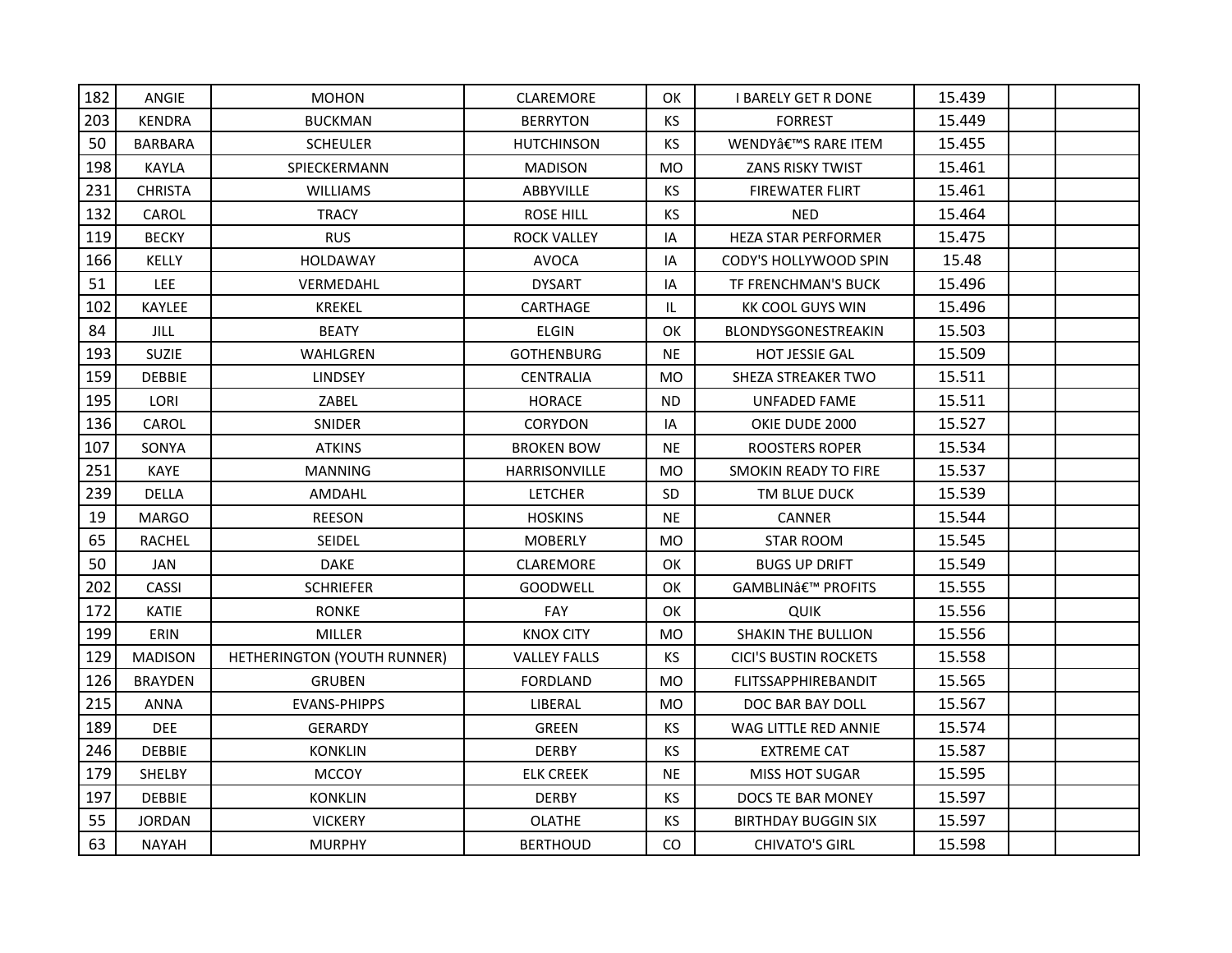| 252            | <b>EMILY</b>    | <b>SKILLETT</b>    | <b>LINCOLN</b>       | <b>NE</b>      | <b>CYCLONES WICK FLIT</b>    | 15.603 |  |
|----------------|-----------------|--------------------|----------------------|----------------|------------------------------|--------|--|
| 269            | <b>ASHLYN</b>   | <b>CORDONNIER</b>  | <b>UNION STAR</b>    | <b>MO</b>      | <b>JOSTWOEYEDOJ</b>          | 15.605 |  |
| 90             | TJ.             | <b>FOX - KUBIK</b> | <b>WESTON</b>        | <b>NE</b>      | <b>FULL OF CLASS</b>         | 15.607 |  |
| 3              | <b>EMMA</b>     | <b>SEIDEL</b>      | <b>MOBERLY</b>       | <b>MO</b>      | <b>HEART BREAKING EFFORT</b> | 15.609 |  |
| 244            | <b>MARISSA</b>  | SAWYER             | <b>BARTLESVILLE</b>  | OK             | LEROY                        | 15.62  |  |
| 148            | <b>CORY</b>     | <b>STUMP</b>       | <b>DICKINSON</b>     | <b>ND</b>      | DC SELECT AFRENCHGAL         | 15.623 |  |
| 99             | <b>KATE</b>     | SZUKELEWICZ        | <b>LOUISBURG</b>     | KY             | SHEZA SPECIAL SCAMP          | 15.627 |  |
| $\overline{4}$ | <b>KIMBELRY</b> | <b>EBERLE</b>      | <b>KEARNEY</b>       | <b>NE</b>      | <b>CLASSIC PACIFIC BUCK</b>  | 15.635 |  |
| 124            | LARA            | <b>WILLIS</b>      | <b>BLAIR</b>         | OK             | <b>IMPECCABLE HONOR</b>      | 15.644 |  |
| 268            | <b>RUTH</b>     | <b>MCDERMOTT</b>   | WALKER               | IA             | <b>IRIS MOONS LEGEND</b>     | 15.645 |  |
| 49             | <b>MELISSA</b>  | <b>AUSTIN</b>      | <b>CRESTON</b>       | IA             | <b>JUNE</b>                  | 15.657 |  |
| 39             | <b>TAYLOR</b>   | <b>GUNDY</b>       | <b>NEVADA</b>        | M <sub>O</sub> | <b>GGG PLAYBOY LIL RIKY</b>  | 15.667 |  |
| 261            | <b>MARY</b>     | CALLAHAN           | <b>FARMINGTON</b>    | <b>MN</b>      | ASPECIALROMANCE              | 15.678 |  |
| 25             | <b>CHRISTA</b>  | <b>WILLIAMS</b>    | <b>ABBYVILLE</b>     | <b>KS</b>      | <b>Firewater Flirt</b>       | 15.686 |  |
| 121            | <b>ALISON</b>   | <b>FALKE</b>       | <b>CLEARWATER</b>    | <b>KS</b>      | <b>RAINING FIREWATER</b>     | 15.689 |  |
| 275            | <b>CALLI</b>    | <b>GEDDIS</b>      | <b>JOHNSTOWN</b>     | CO.            | <b>MOCHO CAPPUCINO</b>       | 15.692 |  |
| 41             | <b>MINDI</b>    | <b>CLARKE</b>      | <b>LINCOLN</b>       | <b>NE</b>      | <b>TAKIN YOUR MONEY</b>      | 15.697 |  |
| 195            | <b>NANCY</b>    | <b>HAIGHT</b>      | <b>CANNON FALLS</b>  | <b>MN</b>      | <b>HIGH FLALUTIN HERO</b>    | 15.699 |  |
| 267            | <b>AMANDA</b>   | <b>UNDERHILL</b>   | <b>MOUNTAIN HOME</b> | AR             | PEYTON'S SPARKLE BUG         | 15.703 |  |
| 218            | <b>SHELBY</b>   | <b>PURSEL</b>      | <b>LEAVENWORTH</b>   | KS.            | <b>JM YODI QUIXOTE</b>       | 15.706 |  |
| 177            | PAUL            | <b>KNORR</b>       | <b>CARSON</b>        | IA             | STEPPIN UP WITH EASE         | 15.711 |  |
| 174            | <b>JOLENE</b>   | <b>JONES</b>       | PILOT POINT          | TX             | <b>HES MIGHTY HOLY</b>       | 15.713 |  |
| 214            | <b>KELLY</b>    | <b>HOLDAWAY</b>    | <b>AVOCA</b>         | IA             | <b>CODY'S HOLLYWOOD SPIN</b> | 15.714 |  |
| 62             | <b>DAVID</b>    | <b>HOLLENBERG</b>  | <b>THOMPSON</b>      | <b>MO</b>      | <b>FROSTY LITTLE CUTTER</b>  | 15.717 |  |
| 284            | <b>SHELLY</b>   | <b>GROSS</b>       | <b>GROVE</b>         | OK             | <b>VEGAS</b>                 | 15.724 |  |
| 81             | <b>KAREN</b>    | <b>DAILEY</b>      | <b>TRYON</b>         | <b>NE</b>      | APRIL MAY DIAMOND            | 15.727 |  |
| 255            | <b>BELLE</b>    | <b>BUCHHOLZ</b>    | <b>MEAD</b>          | CO             | PALS DOC LENA KATIE          | 15.727 |  |
| 273            | <b>CAMBRE</b>   | <b>MILLIKAN</b>    | SHENANDOAH           | IA             | <b>JCST SILVER WARRIOR</b>   | 15.74  |  |
| 31             | <b>BROOKLYN</b> | <b>CHAPMAN</b>     | <b>SGT. BLUFF</b>    | IA             | DIXIE THREE BAR POCO         | 15.749 |  |
| 241            | <b>LISA</b>     | <b>MCCRARY</b>     | <b>CLYDE</b>         | <b>MO</b>      | A ZAN JAZZY JACK             | 15.766 |  |
| 16             | HANNAH          | <b>RUPPRECHT</b>   | <b>BLADEN</b>        | <b>NE</b>      | MINTALLY FOOLED              | 15.767 |  |
| 103            | <b>LUKE</b>     | <b>REMUS</b>       | <b>COLUMBIA</b>      | MO             | <b>CUTTERS NATIVE FOL</b>    | 15.77  |  |
| 167            | <b>SHASTA</b>   | <b>BUSS</b>        | <b>LAKE CITY</b>     | SD.            | <b>BELLAS BRIO LEGACY</b>    | 15.772 |  |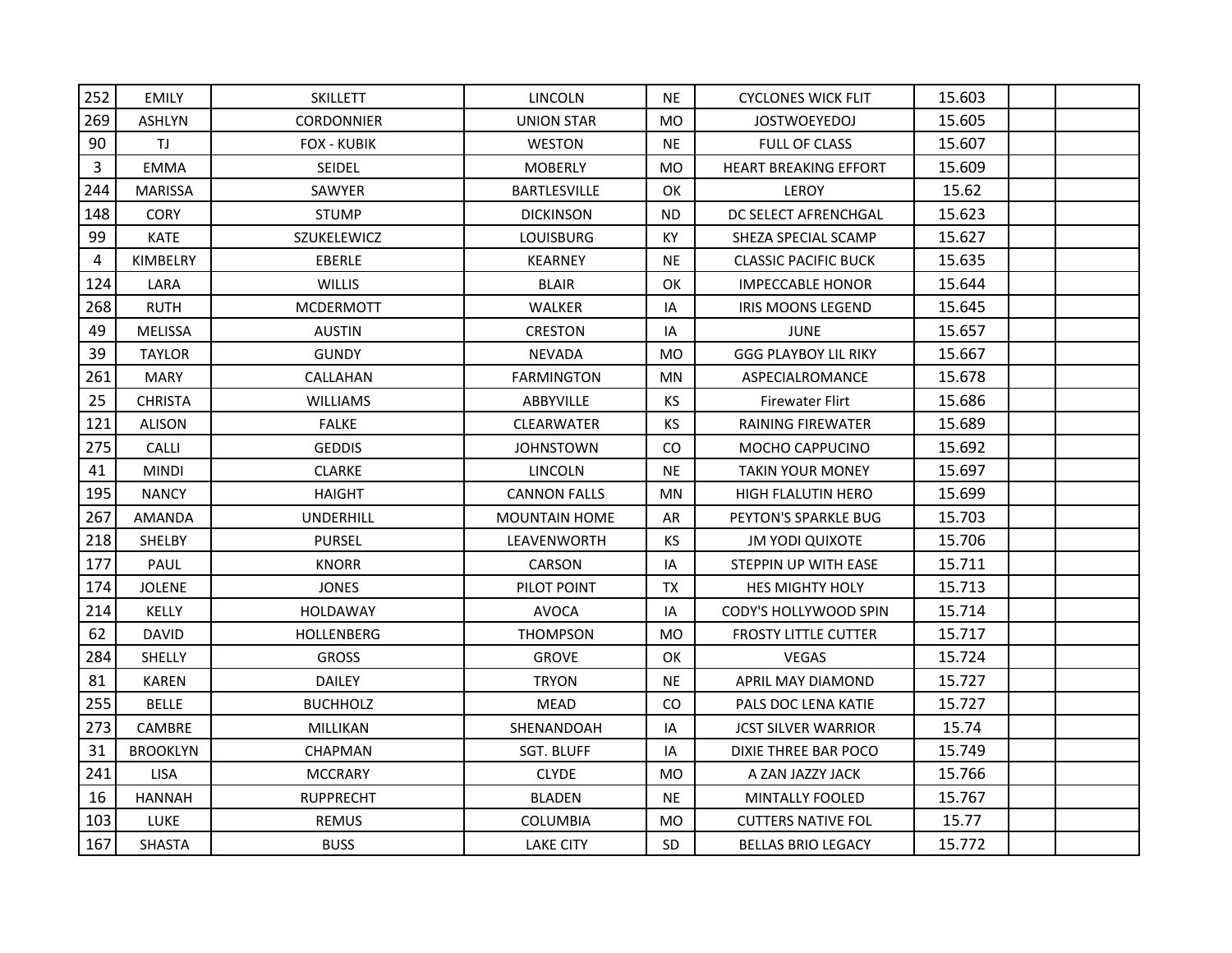| 158            | KARI             | SALVERSON           | <b>MOUND CITY</b>    | SD.            | <b>BHR CLASSY GUY</b>       | 15.794 |        |             |
|----------------|------------------|---------------------|----------------------|----------------|-----------------------------|--------|--------|-------------|
| 10             | ALLY             | <b>GROTE</b>        | <b>BOWLING GREEN</b> | <b>MO</b>      | MUCHO POCO DOC              | 15.806 |        |             |
| 125            | KAREN            | <b>BURNETT</b>      | <b>BROKEN BOW</b>    | <b>NE</b>      | <b>LEROY ROGERS</b>         | 15.811 |        |             |
| $\overline{7}$ | <b>DANIELLE</b>  | <b>PARKS</b>        | <b>PARIS</b>         | <b>MO</b>      | Jewels                      | 15.844 |        |             |
| 58             | <b>DEBRA</b>     | <b>TODD</b>         | <b>CUSHING</b>       | IA             | LENTO'S SPECIAL             | 15.858 |        |             |
| 106            | <b>BETTY</b>     | <b>HART</b>         | <b>COLUMBIA</b>      | <b>MO</b>      | <b>STREAKIN ROCKET FUEL</b> | 15.872 |        |             |
| 76             | <b>JULIE</b>     | <b>HETHERINGTON</b> | <b>VALLEY FALLS</b>  | <b>KS</b>      | FUEL FROM OKLAHOMA          | 15.874 |        |             |
| 12             | <b>JOANIE</b>    | <b>HILLS</b>        | <b>ORTONVILLE</b>    | ΜN             | MR. HICKORY SAN PEPPY       | 15.879 |        |             |
| 144            | <b>ANNA</b>      | <b>EVANS-PHIPPS</b> | LIBERAL              | <b>MO</b>      | <b>KING</b>                 | 15.879 |        |             |
| 64             | <b>KENDI</b>     | <b>ATTEBERRY</b>    | <b>LODGEPOLE</b>     | <b>NE</b>      | <b>BARTENDIN GRAY BUCK</b>  | 15.898 | $5D-1$ | \$217.00    |
| 93             | <b>ERIKA</b>     | <b>SPENCER</b>      | <b>ANTIGO</b>        | WI             | <b>EASY CHICK HAPPENS</b>   | 15.927 | $5D-2$ | \$162.00    |
| 30             | <b>BROOKLYN</b>  | <b>GRANDGENETT</b>  | <b>DECATUR</b>       | <b>NE</b>      | <b>DAISY</b>                | 15.95  | $5D-3$ | \$108.00    |
| 184            | <b>KELSEY</b>    | <b>BLANKENSHIP</b>  | <b>GUTHRIE</b>       | ΟK             | <b>MOVIN GHOST</b>          | 15.968 | $5D-4$ | \$<br>54.00 |
| 161            | <b>HAILEY</b>    | <b>BEAUVAIS</b>     | <b>BALSAM LAKE</b>   | WI             | <b>COPPER</b>               | 15.993 |        |             |
| 270            | <b>JUSTICE</b>   | <b>KRAMER</b>       | EARLHAM              | IA             | <b>Frenchmans Scooter</b>   | 15.993 |        |             |
| 222            | <b>CHERI</b>     | CHANCE              | HUTCHINSON           | KS.            | <b>JAVA</b>                 | 15.994 |        |             |
| 105            | <b>KACI</b>      | <b>MITCHELL</b>     | <b>SEYMOUR</b>       | MO             | <b>CUTTIN TUFF PEP</b>      | 16.038 |        |             |
| 54             | <b>AVRY</b>      | <b>ANDREWS</b>      | <b>MT VERNON</b>     | M <sub>O</sub> | <b>SCOOBY</b>               | 16.048 |        |             |
| 41             | <b>KRIS</b>      | <b>HARMS</b>        | <b>UNION</b>         | <b>NE</b>      | <b>BEES LAST CHARM</b>      | 16.055 |        |             |
| 170            | <b>CINDY</b>     | <b>BELT</b>         | <b>PAOLA</b>         | KS.            | LIL GIRL                    | 16.058 |        |             |
| 151            | <b>KRISTIN</b>   | <b>STEELE</b>       | <b>CLEVER</b>        | <b>MO</b>      | <b>WHO</b>                  | 16.089 |        |             |
| 190            | <b>CHRISTINE</b> | <b>KNIGHT</b>       | <b>PIERSON</b>       | IA             | <b>FIREWATER STREAK</b>     | 16.09  |        |             |
| 188            | <b>DANI</b>      | <b>FILKINS</b>      | <b>LONE JACK</b>     | <b>MO</b>      | <b>JEWEL</b>                | 16.09  |        |             |
| 40             | <b>SHASTA</b>    | <b>BUSS</b>         | <b>LAKE CITY</b>     | SD.            | <b>BELLAS BRIO LEGACY</b>   | 16.109 |        |             |
| 220            | CASSANDRA        | <b>WITT</b>         | <b>HENNING</b>       | MN             | <b>GOOD SPECIAL MAGGIE</b>  | 16.113 |        |             |
| 120            | PENNY            | VARGAS              | <b>BELLE PLAINE</b>  | KS.            | <b>BAILEY</b>               | 16.114 |        |             |
| 76             | <b>HARLEE</b>    | <b>WILLIAMS</b>     | <b>FULTON</b>        | <b>MO</b>      | <b>VEGAS</b>                | 16.124 |        |             |
| $\overline{7}$ | <b>ROBIN</b>     | <b>TRAVIS</b>       | <b>MURRAY</b>        | IA             | <b>STREAKIN CANDY BUG</b>   | 16.143 |        |             |
| 140            | <b>BRITTANY</b>  | SNOW                | <b>LINEVILLE</b>     | IA             | M.E.S. BO BARON BONANZA     | 16.146 |        |             |
| 169            | <b>STACY</b>     | O'DANIEL            | <b>BENNINGTON</b>    | <b>NE</b>      | <b>FIREWATER SNICKEL</b>    | 16.15  |        |             |
| 219            | <b>MELODEE</b>   | <b>CURRY</b>        | <b>ROSEHILL</b>      | <b>KS</b>      | RD ZANDY HICKADOCK          | 16.16  |        |             |
| 56             | <b>DESI</b>      | <b>IRISH</b>        | <b>HOSKINS</b>       | <b>NE</b>      | KIKO                        | 16.168 |        |             |
| 79             | <b>ALLY</b>      | <b>GROTE</b>        | <b>BOWLING GREEN</b> | MO             | PEPPY'S DUSTY WOLF          | 16.208 |        |             |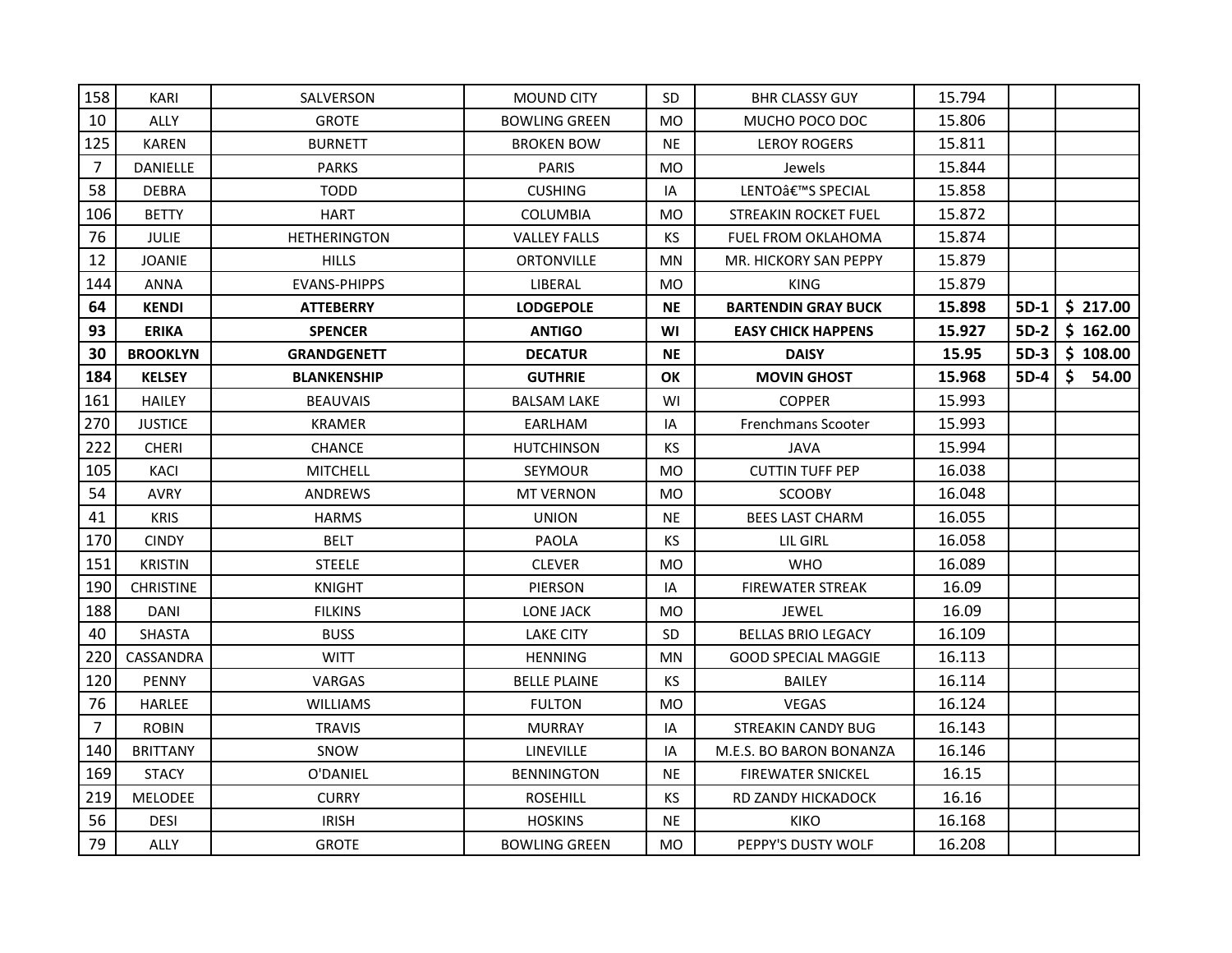| 141 | <b>BRIANA</b>     | <b>WIKER</b>           | <b>YALE</b>        | OK             | <b>SRS NATURAL</b>         | 16.213 |  |
|-----|-------------------|------------------------|--------------------|----------------|----------------------------|--------|--|
| 40  | <b>SHANE</b>      | <b>THARP</b>           | <b>BETHANY</b>     | <b>MO</b>      | <b>I WANT IT NOW</b>       | 16.217 |  |
| 281 | <b>SHELLY</b>     | ALDAG                  | <b>SCHLESWIG</b>   | IA             | <b>FLO JO'S PATENT</b>     | 16.248 |  |
| 207 | <b>BRIANA</b>     | <b>WIKER</b>           | <b>YALE</b>        | OK             | <b>JTD EASLEY STREAKIN</b> | 16.26  |  |
| 62  | <b>HAYLEY</b>     | <b>SAUBER</b>          | <b>HAMPTON</b>     | <b>MN</b>      | <b>HIGH OAKS TWISTER</b>   | 16.273 |  |
| 229 | <b>CEARA</b>      | EGGERLING              | <b>HOSKINS</b>     | <b>NE</b>      | ZIP                        | 16.32  |  |
| 224 | LENA              | <b>BIEL</b>            | CALLAWAY           | <b>NE</b>      | CASH IN ON JET             | 16.327 |  |
| 156 | <b>KRISTA</b>     | <b>PRESTON</b>         | <b>GUYMON</b>      | OK             | <b>RUNNER RUNNER</b>       | 16.343 |  |
| 79  | <b>HILARY</b>     | <b>VAN GERPEN</b>      | <b>AVON</b>        | SD.            | <b>FIRIN FOR BULLION</b>   | 16.36  |  |
| 117 | <b>RUTH</b>       | LAUE                   | <b>LINCOLN</b>     | <b>NE</b>      | <b>CASH BAK</b>            | 16.362 |  |
| 35  | LEAH              | <b>JENNISON</b>        | SCOTT CITY         | <b>KS</b>      | <b>HUMBLE PERFECTION</b>   | 16.381 |  |
| 276 | <b>MAGGIE</b>     | <b>BEITZ</b>           | <b>DEWITT</b>      | IL             | <b>SLIPS DIAMOND MISTY</b> | 16.384 |  |
| 100 | <b>MEGAN</b>      | <b>THORSON</b>         | <b>WHITE</b>       | SD             | ROCKY RIO REBEL            | 16.394 |  |
| 78  | <b>CHLOE</b>      | <b>FRANCE</b>          | <b>INDUSTRY</b>    | IL.            | <b>CPY SPORT</b>           | 16.416 |  |
| 177 | KACI              | <b>MITCHELL</b>        | <b>SEYMOUR</b>     | M <sub>O</sub> | NAKED WITHOUT A CAUS       | 16.466 |  |
| 66  | KAREN             | <b>BURNETT</b>         | <b>BROKEN BOW</b>  | <b>NE</b>      | <b>MASTER SILVERSTONE</b>  | 16.484 |  |
| 205 | <b>JAMI</b>       | <b>FREUDENBURG</b>     | <b>HOSKINS</b>     | <b>NE</b>      | <b>WATCH GATOR JOE</b>     | 16.513 |  |
| 129 | PENNY             | <b>ROHR</b>            | <b>OKABENA</b>     | <b>MN</b>      | <b>DIGGER</b>              | 16.53  |  |
| 244 | <b>LISA</b>       | <b>MULLINAX</b>        | <b>WAMEGO</b>      | KS             | DALLAS FLYIN ROCKET        | 16.565 |  |
| 229 | LACEY             | <b>GORDER (PAPLOW)</b> | <b>ESTELLINE</b>   | <b>SD</b>      | <b>TINYS PAPER MONEY</b>   | 16.565 |  |
| 215 | JILLIAN           | <b>JOYCE</b>           | <b>GRAETTINGER</b> | IA             | <b>LUCKYS JAGGED GIRL</b>  | 16.59  |  |
| 26  | JAMIE             | <b>HOTZLER</b>         | <b>DREXEL</b>      | <b>MO</b>      | LIL BIT BOB                | 16.609 |  |
| 11  | <b>BRENDA</b>     | COFFMAN                | <b>EUREKA</b>      | KS             | SS MITO'S TUFFY GAL        | 16.625 |  |
| 245 | <b>MADISON</b>    | <b>WATERBURY</b>       | <b>PATTONSBURG</b> | <b>MO</b>      | ROYAL FEVER                | 16.727 |  |
| 73  | <b>LACEY</b>      | <b>OHNOUTKA</b>        | <b>CERESCO</b>     | <b>NE</b>      | <b>MANNIE Y MINDTRAP</b>   | 16.732 |  |
| 42  | LANA              | <b>BARKMAN</b>         | <b>CIRCLEVILLE</b> | KS             | ARE U JEALOUS YET          | 16.771 |  |
| 114 | JOY               | <b>PLAUTZ</b>          | MALCOLM            | <b>NE</b>      | POCOS LUCKI KANDI          | 16.828 |  |
| 68  | <b>MICHELLE</b>   | <b>BROOKSHIER</b>      | <b>WINDSOR</b>     | <b>MO</b>      | THORNS BIG JOHN            | 16.83  |  |
| 77  | <b>TAYLOR RAE</b> | <b>DEVILLIER</b>       | <b>PAWNEE</b>      | OK             | <b>HALOS CARTEL</b>        | 16.863 |  |
| 46  | <b>ALISON</b>     | <b>FALKE</b>           | CLEARWATER         | <b>KS</b>      | SF SO FAR THE BEST         | 16.87  |  |
| 146 | EMERSYN           | <b>MCCRARY</b>         | <b>CLYDE</b>       | M <sub>O</sub> | DIAMAN HCOLOR ME BLU       | 16.891 |  |
| 115 | DELLA             | AMDAHL                 | <b>WOONSOCKET</b>  | <b>SD</b>      | <b>FOXY WRANGLER VENUS</b> | 16.976 |  |
| 251 | <b>JEANETTE</b>   | <b>MEISSINGER</b>      | <b>GOODLAND</b>    | <b>KS</b>      | <b>Caches Of Treasuse</b>  | 17.239 |  |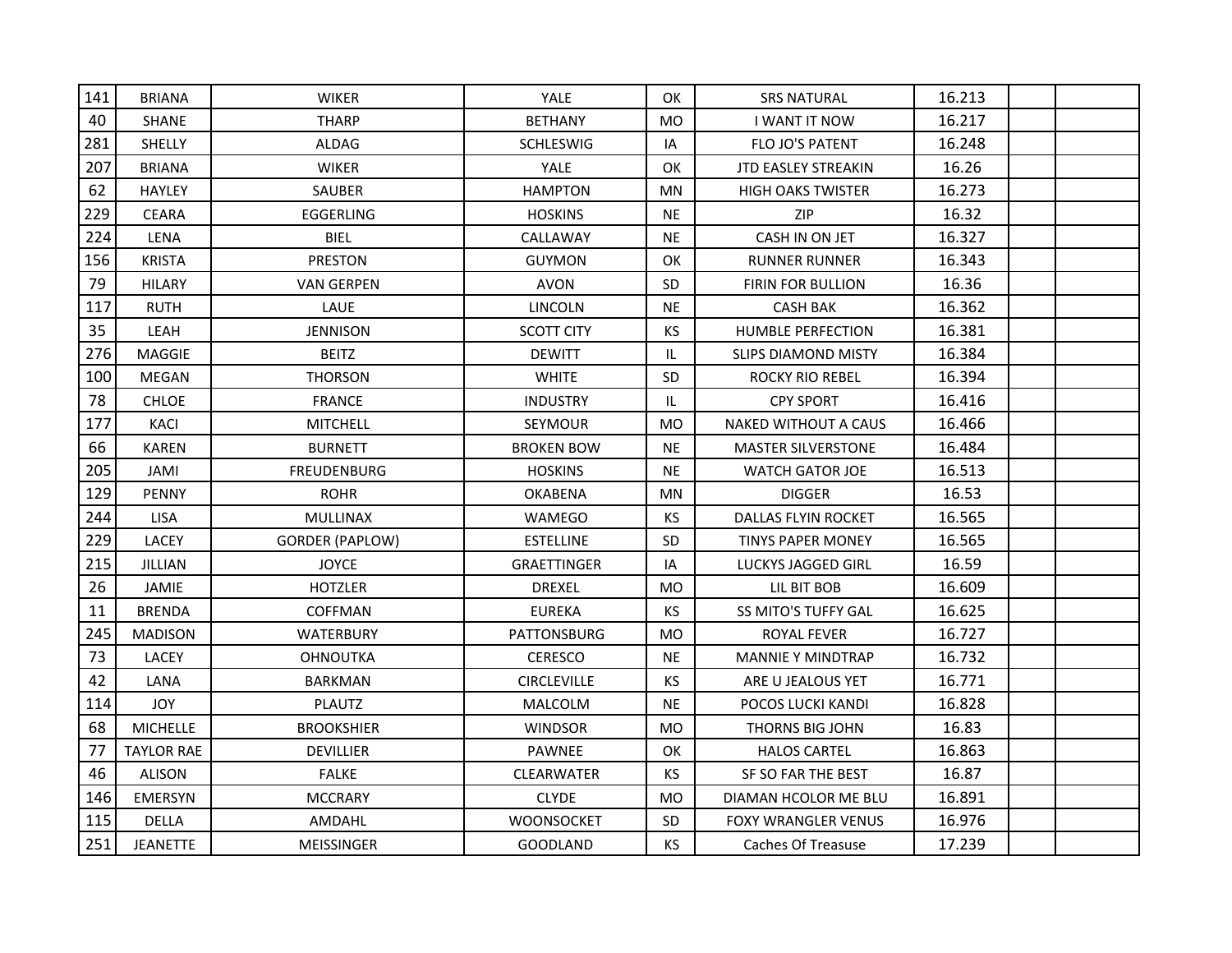| 224 | <b>JESS</b>      | <b>WIESER</b>       | <b>WALCOTT</b>      | ND.            | <b>PANTHERS DIVA</b>        | 17.307    |  |
|-----|------------------|---------------------|---------------------|----------------|-----------------------------|-----------|--|
| 90  | JACEI            | SPANGLER            | <b>ARTHUR</b>       | <b>NE</b>      | <b>HIGH ON FONDEROS</b>     | 17.823    |  |
| 211 | <b>KELSEY</b>    | <b>BLANKENSHIP</b>  | <b>GUTHRIE</b>      | OK             | <b>MOVIN GHOST</b>          | 18.018    |  |
| 98  | <b>STEPHANIE</b> | <b>BENNIS</b>       | <b>GLENHAM</b>      | SD.            | WR LETS JET                 | 18.115    |  |
| 57  | <b>DAWN</b>      | <b>MUTCHELKNAUS</b> | <b>WOLSEY</b>       | <b>SD</b>      | <b>COUGAR CAT</b>           | 18.601    |  |
| 25  | JAN              | <b>DAKE</b>         | CLAREMORE           | OK             | <b>SKIPPEN SUNDAY</b>       | 19.839    |  |
| 234 | <b>DEIDRA</b>    | <b>HINMAN</b>       | <b>WOOD</b>         | <b>SD</b>      | SPITFIRE N ICE              | 20.746    |  |
| 230 | <b>ERIN</b>      | <b>FORRE</b>        | <b>NEWMAN GROVE</b> | <b>NE</b>      | <b>HELMANS SEGO FOX</b>     | 21.203    |  |
| 169 | KIM              | LANE                | <b>SKIATOOK</b>     | OK.            | <b>REXX</b>                 | 22.007    |  |
| 238 | <b>KAREN</b>     | <b>DAILEY</b>       | <b>TRYON</b>        | <b>NE</b>      | <b>TWISTED DEAR</b>         | 22.028    |  |
| 18  | RODAWN           | <b>MINOR</b>        | LONE JACK           | <b>MO</b>      | <b>EUCHEES FRENCH KISS</b>  | Nt-14.268 |  |
| 5   | ALLISON          | <b>PLAHN</b>        | <b>OGDEN</b>        | IA             | MUNNDYSTREAKINSHANDY        | ΝT        |  |
| 201 | LAUREN           | CONRAD              | <b>PONCA</b>        | <b>NE</b>      | CASEY'S LIL AMBERANN        | ΝT        |  |
| 213 | <b>SADIE</b>     | <b>WALLIN</b>       | <b>NEWMAN GROVE</b> | <b>NE</b>      | <b>TYDYE</b>                | <b>NT</b> |  |
| 75  | <b>SUSIE</b>     | <b>BUSSE</b>        | <b>TROY</b>         | <b>MO</b>      | <b>BLUE MOON BLAZING</b>    | <b>NT</b> |  |
| 84  | <b>ROSE</b>      | HILDEBRANDT         | VALENTINE           | <b>NE</b>      | CM NURSE NICK BAR           | NΤ        |  |
| 111 | <b>CHEYENNE</b>  | <b>KEMS</b>         | YUTAN               | <b>NE</b>      | SIR ALEDO GOLD GAL          | NT        |  |
| 134 | <b>EMILY</b>     | WILLER              | <b>AKRON</b>        | IA             | <b>TROUBLE BAR SOXS</b>     | NΤ        |  |
| 155 | <b>RILEY</b>     | <b>BAADE</b>        | <b>ARTESIAN</b>     | <b>SD</b>      | <b>SUCHA BIG BANG</b>       | NΤ        |  |
| 157 | RYLAN            | <b>SWANSON</b>      | <b>ARTHUR</b>       | <b>NE</b>      | <b>LONG LEGS</b>            | NΤ        |  |
| 271 | <b>KAMBER</b>    | <b>WARNE</b>        | <b>COLTON</b>       | <b>SD</b>      | <b>SCOOTERS MAYDAYS</b>     | NT        |  |
| 214 | <b>NIKKI</b>     | <b>ERVIN</b>        | <b>WRIGHT CITY</b>  | MO             | <b>MATES MISS SUNETTE</b>   | NT-       |  |
| 219 | RYLAN            | SWANSON             | <b>ARTHUR</b>       | <b>NE</b>      | <b>TRIANGLE FOUR DUALLY</b> | NT-       |  |
| 232 | <b>MAGGIE</b>    | <b>BEITZ</b>        | <b>DEWITT</b>       | IL.            | <b>GOLDIE O FROST</b>       | NT-       |  |
| 138 | <b>RIO</b>       | <b>FLAHARTY</b>     | <b>ELDORADO</b>     | <b>KS</b>      | VERRIMERRIFRENCHMAN         | NT-14.918 |  |
| 122 | PAM              | <b>ELSHERE</b>      | <b>JASPER</b>       | MN             | RUNNING TO VEGAS            | NT-14.025 |  |
| 80  | RACHEL           | LAY                 | <b>LIBERTY</b>      | M <sub>O</sub> | <b>HOLIDOCS SPECIAL</b>     | NT-14.052 |  |
| 110 | <b>JESSICA</b>   | <b>WYKERT</b>       | <b>GRANT</b>        | <b>NE</b>      | <b>CINCHY FRENCHMAN</b>     | NT-14.091 |  |
| 232 | <b>KELLY</b>     | <b>WHEELHOUSE</b>   | PIERRE              | <b>SD</b>      | LOS LONELY BOY              | NT-14.244 |  |
| 240 | <b>SUZETTE</b>   | <b>VAN DOREN</b>    | ST. JOHN            | <b>KS</b>      | <b>SHOOTER BUGS MOON</b>    | NT-14.319 |  |
| 45  | <b>CASSIE</b>    | <b>MEYER</b>        | <b>HALLAM</b>       | <b>NE</b>      | IWILLWORKMYMAGICONU         | NT-14.344 |  |
| 133 | <b>MONTANNA</b>  | PETERSEN            | <b>SEDGWICK</b>     | КS             | <b>ZIPPOS BAR OF GOLD</b>   | NT-14.434 |  |
| 153 | SHELBY           | <b>LEONHARD</b>     | <b>OSKALOOSA</b>    | <b>KS</b>      | NITA FEW PERKS              | NT-14.455 |  |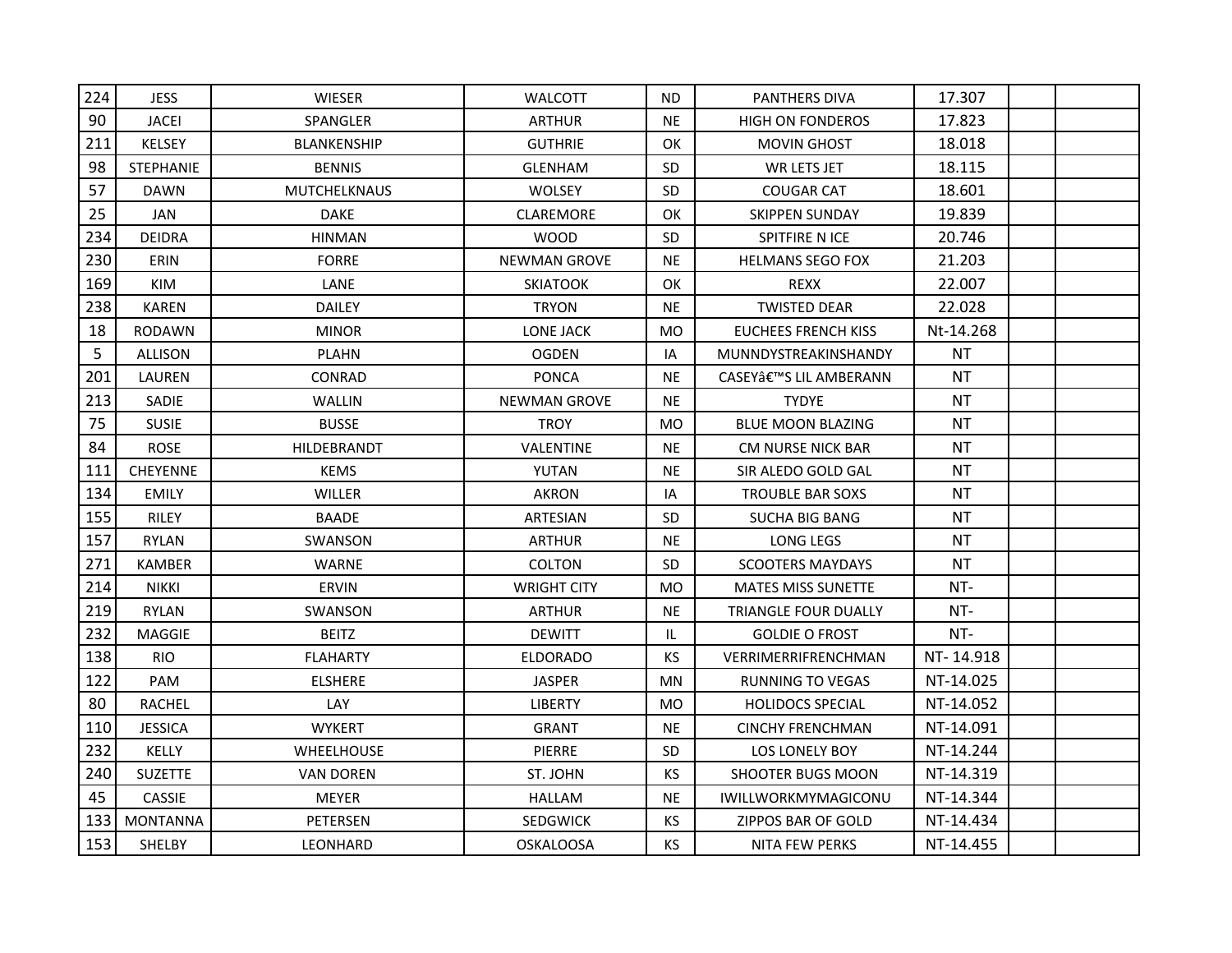| 171  | <b>KAYCEE</b>     | <b>HARBIN</b>     | <b>MAYSVILLE</b>           | MO.       | MARTHA'S MONEY             | NT-14.457 |  |
|------|-------------------|-------------------|----------------------------|-----------|----------------------------|-----------|--|
| 52   | JANELLE           | REETZ             | AVONDALE                   | CO        | SWINGIN ROYAL Q            | NT-14.524 |  |
| 191  | ZOE               | <b>TUNKS</b>      | <b>KING CITY</b>           | <b>MO</b> | <b>BARBIE</b>              | NT-14.532 |  |
| 8    | <b>JILL</b>       | <b>BEATY</b>      | <b>ELGIN</b>               | <b>OK</b> | <b>WANT TO B EXTREME</b>   | NT-14.565 |  |
| 199  | CAROL             | <b>TRACY</b>      | <b>ROSE HILL</b>           | KS        | DJ'S MIGHTY FLY            | NT-14.584 |  |
| 42   | <b>BRUCE</b>      | <b>LUDWIG</b>     | <b>TROY</b>                | <b>MO</b> | <b>HOWDY AND ADIOS</b>     | NT-14.592 |  |
| 16   | LORIE             | <b>DIODOSIO</b>   | <b>FOWLER</b>              | <b>CO</b> | EL REY MIRACLE             | NT-14.611 |  |
| 118  | <b>REGAN</b>      | ZAREMBA           | LAWRENCE                   | <b>KS</b> | <b>ISZA OKIE</b>           | NT-14.630 |  |
| 145  | <b>TONYA</b>      | <b>WILLIAMS</b>   | <b>EAGLE</b>               | WI        | DR NICK BARS TREASURE      | NT-14.692 |  |
| 22   | <b>MALLORY</b>    | <b>ROCK</b>       | <b>OAKLAND</b>             | IA        | <b>SHES A PERKS</b>        | NT-14.718 |  |
| 63   | CALIEANN          | ANDERSON          | <b>ERHARD</b>              | MN        | <b>MITEY OAK</b>           | NT-14.725 |  |
| 29   | <b>HILARY</b>     | <b>VAN GERPEN</b> | <b>AVON</b>                | SD        | PC A GALLANT JUDGE         | NT-14.747 |  |
| 81   | <b>LEIGH</b>      | <b>MORTON</b>     | EARLHAM                    | IA        | <b>BREEZ PLAYGIRL</b>      | NT-14.765 |  |
| 12   | <b>SHARIN</b>     | <b>HALL</b>       | <b>HARRAH</b>              | <b>OK</b> | DOYA THINK IMA LADY        | NT-14.804 |  |
| 206  | <b>BRANDY</b>     | <b>MARRIOTT</b>   | <b>CONCEPTION JUNCTION</b> | <b>MO</b> | LAREDO                     | NT-14.815 |  |
| 96   | MAREE             | <b>JOHNSON</b>    | OSKALOOSA                  | IA        | <b>HAIDAS REY DUAL</b>     | NT-14.819 |  |
| 13   | <b>ERIKA</b>      | SPENCER           | <b>ANTIGO</b>              | WI        | MR ZIPN TUFF WILLE         | NT-14.845 |  |
| 1341 | <b>TAYLOR RAE</b> | <b>DEVILLIER</b>  | <b>PAWNEE</b>              | <b>OK</b> | MR. DODGER DUDE            | NT-14.848 |  |
| 253  | <b>RIATA</b>      | <b>SNYDER</b>     | ADEL                       | IA        | LH FISTA MONEY             | NT-14.889 |  |
| 11   | <b>NIKKI</b>      | <b>LITTLE</b>     | <b>MANITO</b>              | IL.       | <b>RED BUG RIDES AGAIN</b> | NT-14.896 |  |
| 246  | <b>REGINA</b>     | <b>ROGERS</b>     | <b>SIOUX CITY</b>          | IA        | <b>HUG ME JONES</b>        | NT-14.907 |  |
| 277  | <b>JORDYN</b>     | <b>INMAN</b>      | <b>KETCHUM</b>             | OK        | PJ'S DUSTY CHANT           | NT-14.908 |  |
| 123  | <b>TERA</b>       | <b>MOODY</b>      | <b>LETCHER</b>             | SD.       | TM THISGALCANTANGO         | NT-14.938 |  |
| 187  | <b>MATISYN</b>    | WELSCH            | <b>FAIRBURY</b>            | <b>NE</b> | <b>FIRST FAMOUS LADY</b>   | NT-14.952 |  |
| 132  | SHANNON           | ECK               | KINDRED                    | <b>ND</b> | KIWISTREAKINFORCASH        | NT-14.952 |  |
| 242  | <b>KRISTEN</b>    | <b>GUNN</b>       | <b>AURORA</b>              | MO        | <b>DOCS TWISTIN FARMER</b> | NT-14.971 |  |
| 14   | <b>SYDNEY</b>     | <b>SCHLEICH</b>   | <b>KERSEY</b>              | CO.       | FAMOUS QUEEN OLENA         | NT-14.976 |  |
| 1    | <b>SUSIE</b>      | <b>BUSSE</b>      | <b>TROY</b>                | MO.       | IMA LIL TOMCAT             | NT-14.998 |  |
| 124  | AMY               | <b>SCHIMKE</b>    | <b>WESSINGTON SPRINGS</b>  | <b>SD</b> | SPECIAL NU OCCASION        | NT-15.026 |  |
| 67   | <b>TAYLOR</b>     | <b>HOLLENBERG</b> | <b>THOMPSON</b>            | <b>MO</b> | <b>FRENCH CUT FAME</b>     | NT-15.033 |  |
| 152  | MARY              | <b>HANES</b>      | <b>UNION CITY</b>          | IN        | <b>LIGHTNING LONE STAR</b> | NT-15.036 |  |
| 194  | KELLY             | GREEN             | <b>VINTON</b>              | IA        | <b>VALS EDDY STINSON</b>   | NT-15.080 |  |
| 231  | KATIE             | O'KIEF            | GARLAND                    | <b>NE</b> | <b>CONVINCING SIENNA</b>   | NT-15.082 |  |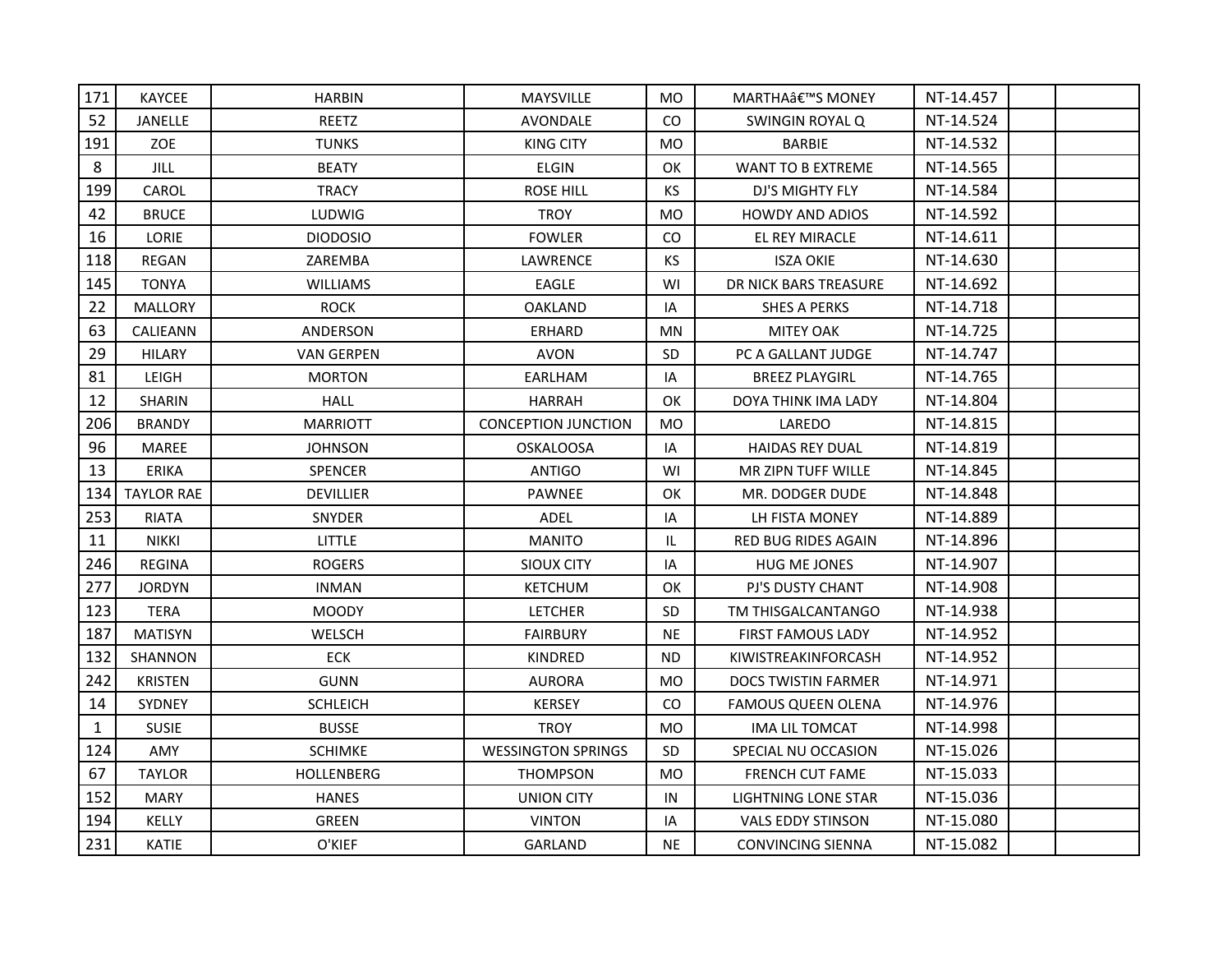| 13  | <b>ASHLEY</b>   | <b>FORRED</b>               | <b>HARPER</b>       | KS.            | <b>Spook Nasty</b>          | NT-15.141 |  |
|-----|-----------------|-----------------------------|---------------------|----------------|-----------------------------|-----------|--|
| 119 | <b>DEVYN</b>    | <b>SEARS</b>                | SALISBURY           | <b>MO</b>      | OHIFEELLUCKYTONIGHT         | NT-15.174 |  |
| 250 | KRISTEN         | <b>GUNN</b>                 | <b>AURORA</b>       | <b>MO</b>      | <b>DOCS TWISTIN FARMER</b>  | NT-15.205 |  |
| 259 | DANA            | WAGNER                      | <b>MUSCOTAH</b>     | KS             | <b>BUFFALO COUNTY BRISC</b> | NT-15.229 |  |
| 204 | <b>VERONICA</b> | <b>HANDEGAN</b>             | <b>STRASBURG</b>    | IL.            | <b>RONA JAMES</b>           | NT-15.252 |  |
| 21  | <b>CINDY</b>    | <b>BELT</b>                 | PAOLA               | <b>KS</b>      | <b>LUCKY</b>                | NT-15.259 |  |
| 227 | <b>BRET</b>     | <b>PIERCE</b>               | <b>EDARBLUFFS</b>   | <b>NE</b>      | A CONVINCING TRICK          | NT-15.289 |  |
| 152 | KAYLEA          | <b>WEBER</b>                | SEDALIA             | M <sub>O</sub> | <b>GENUINE WICKED CHICK</b> | NT-15.293 |  |
| 272 | TINA            | <b>SELSOR</b>               | <b>GARDEN GROVE</b> | IA             | <b>CATCH</b>                | NT-15.304 |  |
| 9   | <b>EMILY</b>    | <b>GOTTSCHALK</b>           | <b>HAYS</b>         | KS             | <b>BOONE</b>                | NT-15.330 |  |
| 60  | <b>BRANDI</b>   | ALLEN                       | <b>EMMETSBURG</b>   | IA             | SPANKIN QUICK TAXI          | NT-15.444 |  |
| 158 | <b>MICALA</b>   | <b>DUMMIT</b>               | PLEASANT HILL       | <b>MO</b>      | RP AMERICAN STORM           | NT-15.446 |  |
| 56  | <b>LIBBY</b>    | <b>HEGEMANN</b>             | ARLINGTON           | <b>NE</b>      | FRENCHMAN'S MOJO            | NT-15.453 |  |
| 183 | <b>CINDY</b>    | <b>JONS</b>                 | <b>BONESTEEL</b>    | <b>SD</b>      | NITROSFASHIONFRENZY         | NT-15.482 |  |
| 216 | <b>BAILEY</b>   | <b>FORD</b>                 | WEATHERBY           | <b>MO</b>      | <b>COWBOY</b>               | NT-15.503 |  |
| 249 | <b>KATY</b>     | <b>BOWERS</b>               | <b>TAYLOR</b>       | <b>NE</b>      | <b>ETHAL</b>                | NT-15.531 |  |
| 143 | SADIE           | WALLIN                      | <b>NEWMAN GROVE</b> | <b>NE</b>      | FTR FAIR CHANCE             | NT-15.532 |  |
| 175 | KIM             | ANDREWS                     | <b>MT VERNON</b>    | <b>MO</b>      | <b>CHROME</b>               | NT-15.550 |  |
| 83  | LANA            | <b>HOUCK</b>                | <b>NORTH BRANCH</b> | <b>MN</b>      | HR TARIS LIL PEP            | NT-15.559 |  |
| 131 | SHELLY          | <b>PHILLIPS</b>             | REDFIELD            | KS             | <b>TCS STREAKIN RARELY</b>  | NT-15.594 |  |
| 65  | <b>MADISON</b>  | HETHERINGTON (YOUTH RUNNER) | <b>VALLEY FALLS</b> | KS             | <b>RUMOR HAS ROCK N GO</b>  | NT-15.600 |  |
| 201 | <b>DEE</b>      | <b>GERARDY</b>              | <b>GREEN</b>        | KS             | <b>REGERS PLAYN MOONTAG</b> | NT-15.603 |  |
| 150 | SHELLY          | REDWINE                     | SIDNEY              | AR             | <b>SMART LENA DANCER</b>    | NT-15.660 |  |
| 237 | <b>EMMA</b>     | <b>ANDREWS</b>              | <b>MT VERNON</b>    | MO             | SV SUGAR FOOT STRUT         | NT-15.705 |  |
| 121 | ALESIA          | <b>HARLAN</b>               | <b>WINTERSET</b>    | IA             | <b>RS PERKS ROOSTER</b>     | NT-15.748 |  |
| 59  | <b>KARRIE</b>   | <b>BALLANGER</b>            | <b>BLOOMFIELD</b>   | IA             | <b>SHIEKS FANCY TIME</b>    | NT-15.838 |  |
| 27  | <b>DESI</b>     | <b>IRISH</b>                | <b>HOSKINS</b>      | <b>NE</b>      | <b>KIKO</b>                 | NT-15.872 |  |
| 82  | OLIVIA          | <b>SELLECK</b>              | <b>WHITE</b>        | <b>SD</b>      | TM THE LAST FROST           | NT-15.924 |  |
| 182 | <b>LISA</b>     | <b>EVERSON</b>              | HARRISONVILLE       | <b>MO</b>      | <b>FRENCHIN WITH PERKS</b>  | NT-15.955 |  |
| 198 | <b>ROCHELLE</b> | <b>CHAPMAN</b>              | <b>SGT. BLUFF</b>   | IA             | UNOS NATIVE RAISIN          | NT-15.972 |  |
| 86  | <b>CHERI</b>    | SANDIFER                    | <b>OTTUMWA</b>      | IA             | <b>OSAGES SECRET LADY</b>   | NT-16.050 |  |
| 103 | <b>RC</b>       | <b>CUELLAR</b>              | ELIZABETH           | CO.            | YO NACHO                    | NT-16.088 |  |
| 24  | <b>EMMA</b>     | <b>SMITH</b>                | <b>CHISAGO CITY</b> | <b>MN</b>      | <b>WHISPER</b>              | NT-16.198 |  |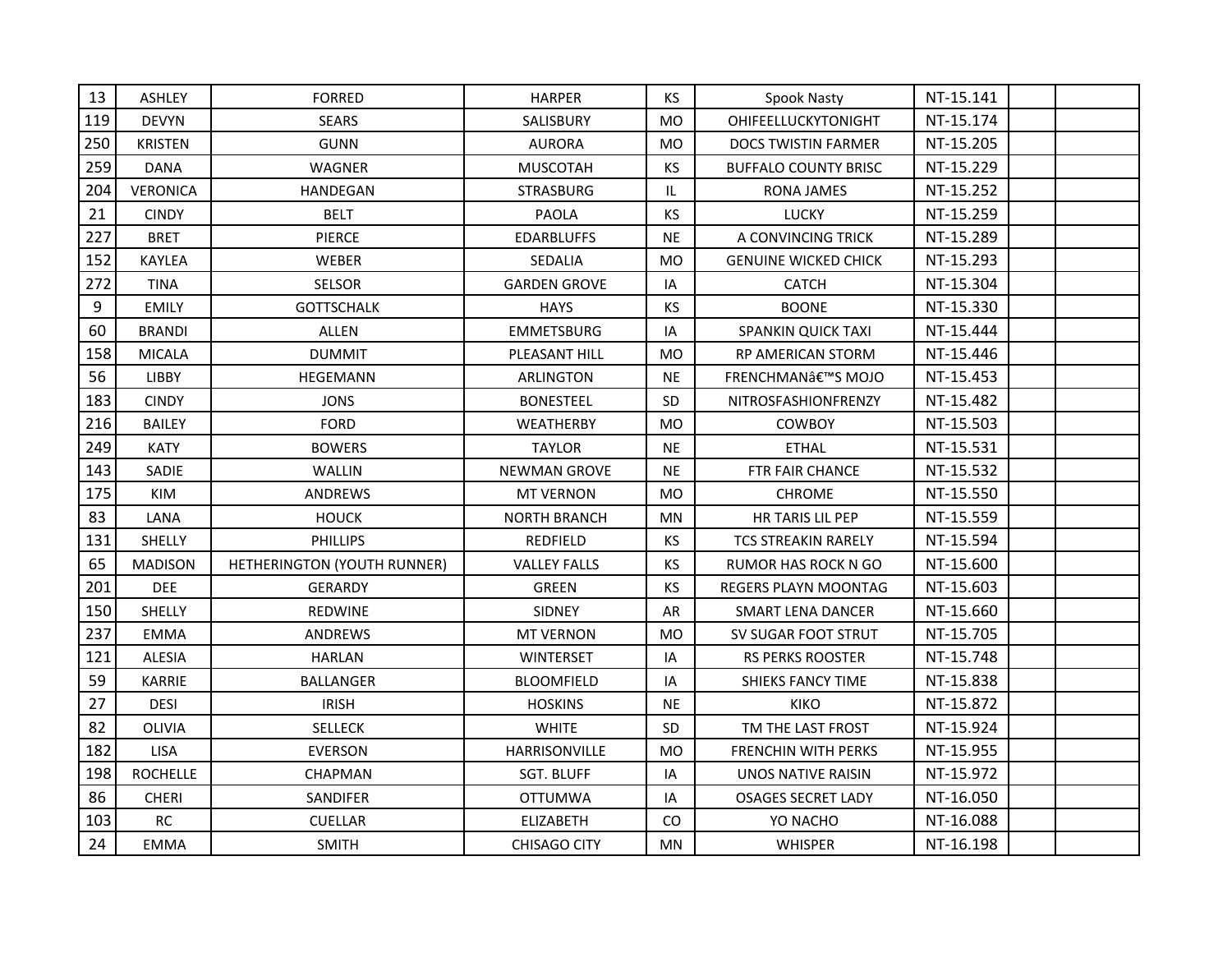| 247          | <b>MARISA</b>   | <b>KAPALA</b>      | LONGMONT             | CO.       | <b>AMBROSE BIKINI QUEEN</b> | NT-16.337 |  |
|--------------|-----------------|--------------------|----------------------|-----------|-----------------------------|-----------|--|
| 47           | <b>MELODEE</b>  | <b>CURRY</b>       | <b>ROSEHILL</b>      | <b>KS</b> | AN ANGEL WITH PERKS         | NT-16.409 |  |
| 5            | <b>MICHELLE</b> | <b>BROOKSHIER</b>  | <b>WINDSOR</b>       | MO        | SINFUL CORONA               | NT-16.427 |  |
| 253          | NIKKI           | <b>ERVIN</b>       | WRIGHT CITY          | <b>MO</b> | SHINNING MISS PINUP         | NT-16.472 |  |
| 204          | <b>QUINEY</b>   | KOCH               | <b>VALLEY CENTER</b> | KS        | <b>SMARTY PANTS TORO</b>    | NT-16.486 |  |
| 154          | KELLY           | CAGLE              | <b>MELBOURNE</b>     | IA        | FIRED UP BEACHES            | NT-16.499 |  |
| 228          | <b>ERIKA</b>    | SPENCER            | <b>ANTIGO</b>        | WI        | <b>CHANNEL MEMORIES</b>     | NT-16.613 |  |
| 260          | LARAY           | <b>TAYLOR</b>      | <b>NOWATA</b>        | OK        | <b>JET</b>                  | NT-16.768 |  |
| 135          | <b>DANIELLE</b> | <b>FRYE</b>        | <b>LINCOLN</b>       | <b>NE</b> | <b>CONVINCING TRACE</b>     | NT-16.792 |  |
| 137          | <b>JAMI</b>     | <b>FREUDENBURG</b> | <b>HOSKINS</b>       | <b>NE</b> | JACK'S DAISY PEP            | NT-17.168 |  |
| 248          | <b>RUDIE</b>    | <b>HEPPER</b>      | <b>MOBRIDGE</b>      | <b>SD</b> | STREAKIN FRENCH DASH        | NT-17.178 |  |
| 43           | <b>LINDY</b>    | <b>MINOR</b>       | LONE JACK            | MO        | <b>EUCHEES LIL FRENCHY</b>  | NT-17.318 |  |
| 225          | <b>JODI</b>     | <b>RITNOUR</b>     | <b>CORNING</b>       | IA        | LADY                        | NT-17.439 |  |
| 130          | <b>TOSSIE</b>   | <b>KIRKHAM</b>     | <b>VALLEY FALLS</b>  | KS        | <b>CHECKS (NR)</b>          | NT-17.502 |  |
| 104          | <b>COURTNEY</b> | <b>SIMON</b>       | <b>VALLEY CENTER</b> | <b>KS</b> | <b>TD BLAZEN STAR</b>       | NT-17.696 |  |
| 239          | <b>KELSEY</b>   | <b>BLANKENSHIP</b> | <b>GUTHRIE</b>       | ОК        | <b>FRENCHIES OAKIE LEO</b>  | NT-18.973 |  |
| 213          | <b>NAYAH</b>    | <b>MURPHY</b>      | <b>BERTHOUD</b>      | <b>CO</b> | <b>FAMOUS JAYDEN</b>        | NT-19.480 |  |
| 148          | <b>MCKAYLA</b>  | <b>RAND</b>        | AMES                 | IA        | <b>WILLYS LEO</b>           | NT-19.569 |  |
| 170          | <b>JESS</b>     | <b>WIESER</b>      | <b>WALCOTT</b>       | <b>ND</b> | SAK IT TO EM OSCAR          | NT-20.465 |  |
| 71           | <b>PENNEY</b>   | <b>DYER</b>        | <b>HYANNIS</b>       | <b>NE</b> | <b>KIPADEUCY KITTY</b>      | NT-27.243 |  |
| 264          | DEE             | <b>GERARDY</b>     | <b>GREEN</b>         | <b>KS</b> | OH WHATTA MOON              | NT-28.648 |  |
| 248          | <b>KRISTI</b>   | <b>TAYLOR</b>      | <b>NOWATA</b>        | OK        | UNO FLAMING PAPA            | NT-33.5   |  |
| 153          | <b>KAREN</b>    | <b>DAILEY</b>      | <b>TRYON</b>         | <b>NE</b> | <b>TWISTED DEAR</b>         | NT-34.498 |  |
| 127          | <b>MELISSA</b>  | <b>AUSTIN</b>      | <b>CRESTON</b>       | IA        | <b>APACHE</b>               | NT-BP     |  |
| $\mathbf{1}$ | <b>CRISTI</b>   | <b>GAFFNEY</b>     | ANSELMO              | <b>NE</b> | <b>MARTHAS SIX SHOOTER</b>  | Scratch   |  |
| 39           | JAYNE           | <b>RUBLE</b>       | CARLISLE             | IA        | STONEHAWKER                 | Scratch   |  |
| 54           | RIO.            | <b>FLAHARTY</b>    | <b>ELDORADO</b>      | KS.       | ZANES ZOPHIE                | Scratch   |  |
| 82           | <b>ALLISON</b>  | <b>PLAHN</b>       | <b>OGDEN</b>         | IA        | <b>COLOURS OF THE MOON</b>  | Scratch   |  |
| 95           | <b>CINDY</b>    | <b>BELT</b>        | <b>PAOLA</b>         | KS        | <b>RICHARD</b>              | Scratch   |  |
| 111          | <b>MARIAH</b>   | <b>MCKEE</b>       | AUXVASSE             | <b>MO</b> | DUN BY MOONLIGHT            | Scratch   |  |
| 200          | <b>CANDI</b>    | <b>OLSON</b>       | BRAINERD             | MN        | <b>FROST ON A BUG</b>       | Scratch   |  |
| 223          | <b>HELE</b>     | <b>THOMPSON</b>    | YALE                 | OK        | YOGIS TEXAS FEATURE         | Scratch   |  |
| 230          | AMY             | <b>BUTLER</b>      | <b>COSBY</b>         | MO        | <b>MISSY DRAWS A CROWD</b>  | Scratch   |  |